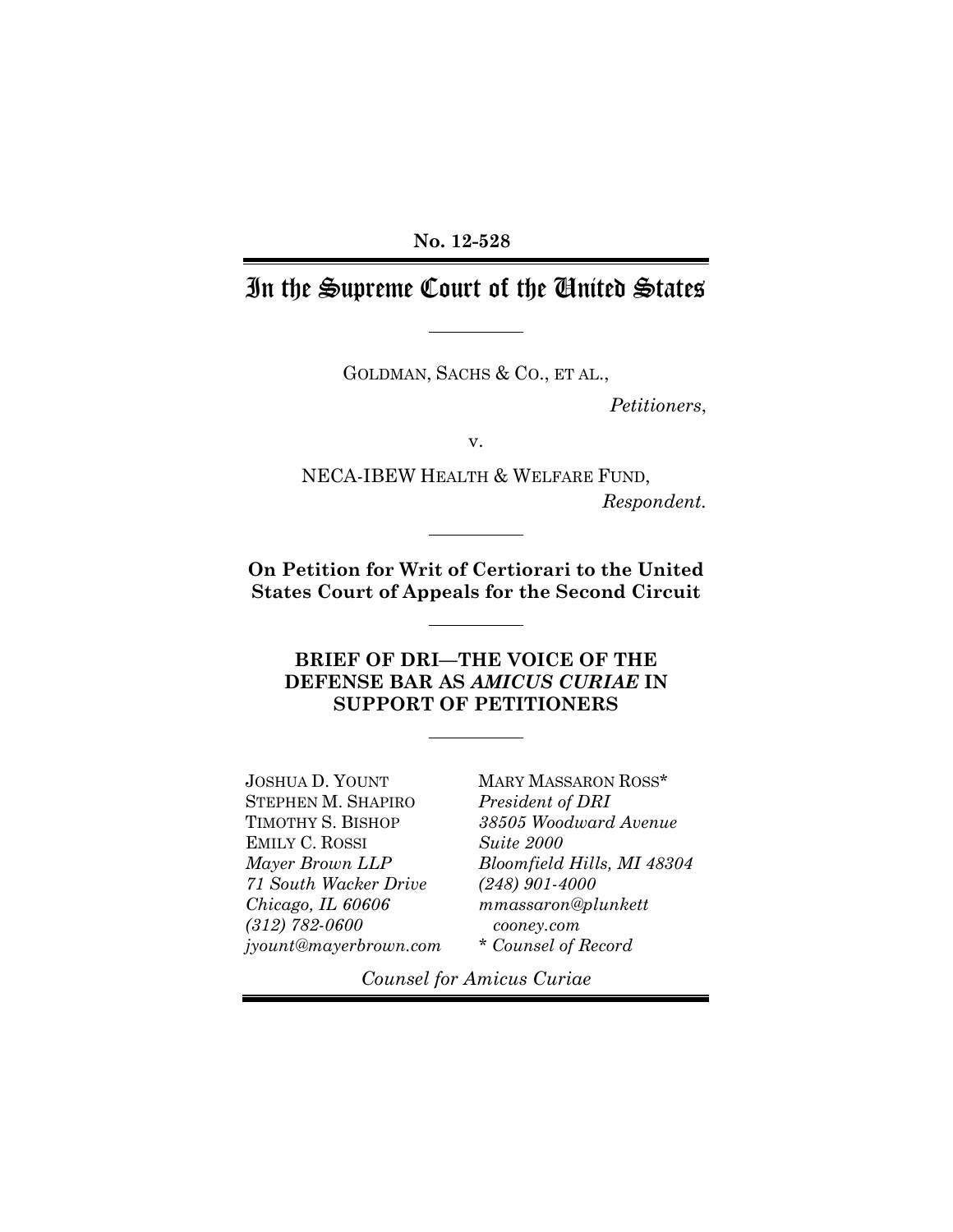### **TABLE OF CONTENTS**

|      |             |                                                                                        | Page |
|------|-------------|----------------------------------------------------------------------------------------|------|
|      |             |                                                                                        |      |
|      |             | INTEREST OF THE AMICUS CURIAE1                                                         |      |
|      |             |                                                                                        |      |
|      |             |                                                                                        |      |
| Ī.   |             | The Second Circuit's Novel "Class"<br>Standing" Doctrine Conflicts With This           |      |
| Н. - |             | The Second Circuit's "Class Standing"<br>Doctrine Imposes Enormous Litigation          |      |
|      | A.          | The Second Circuit's Ruling Creates                                                    |      |
|      | $\bf{B}$    | The Second Circuit's Decision<br>Encourages Abusive Class Actions13                    |      |
|      | $C_{\cdot}$ | Class Certification Rulings Will Not<br><b>Protect Against Abusive Class</b>           |      |
|      |             | III. The Second Circuit's Ruling Would Have<br>Widespread Detrimental Effects On Class |      |
|      |             |                                                                                        |      |
|      |             |                                                                                        |      |

i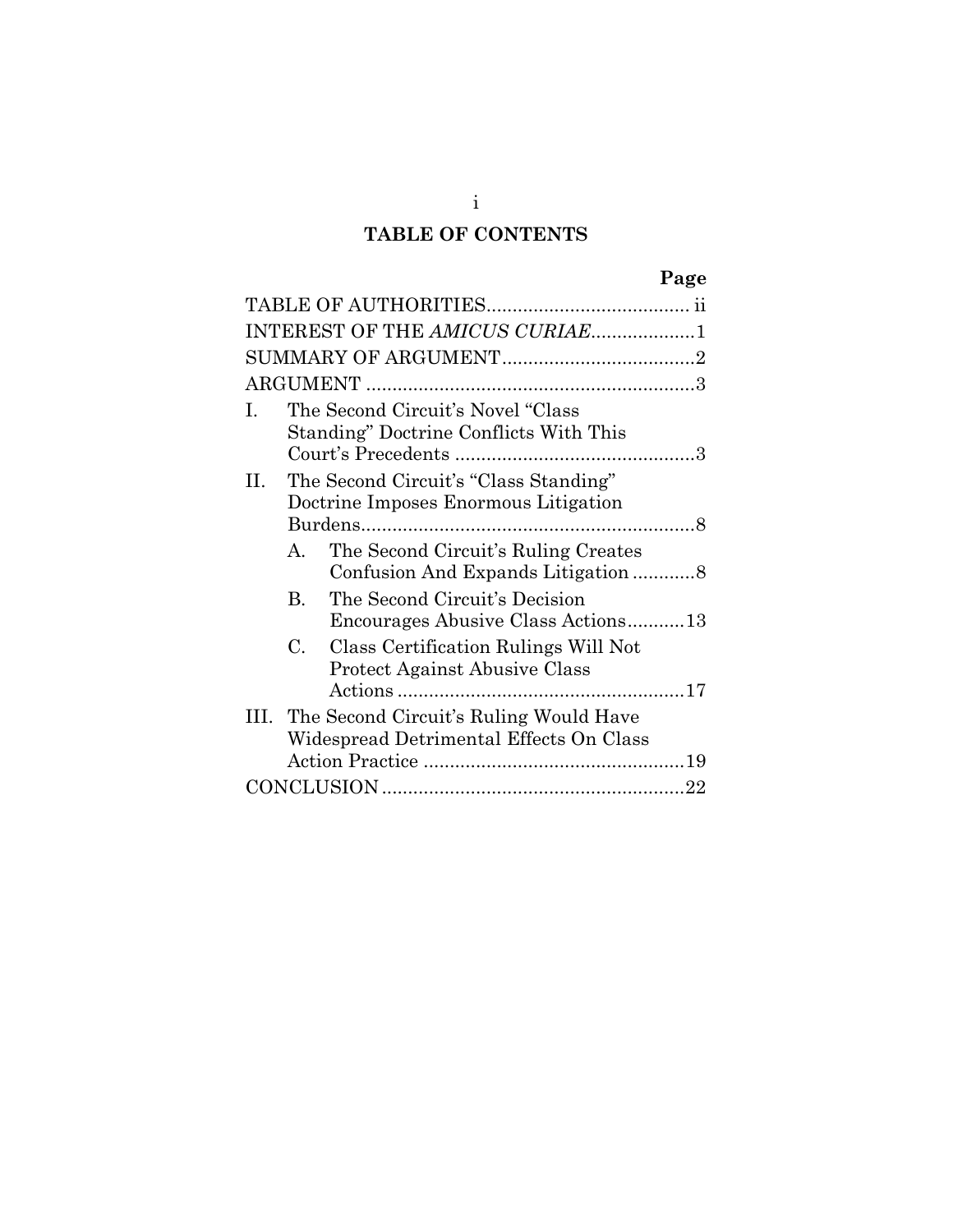# **TABLE OF AUTHORITIES**

# **Page(s)**

### **Cases**

| Air Courier Conference of Am. v. Am. Postal       |
|---------------------------------------------------|
| Workers Union, 498 U.S. 517 (1991)  6             |
|                                                   |
| Amchem Prods., Inc. v. Windsor,                   |
|                                                   |
| Bell Atl. Corp. v. Twombly,                       |
|                                                   |
| Bennett v. Spear, 520 U.S. 154 (1997)  5          |
| Blue Chip Stamps v. Manor Drug Stores,            |
|                                                   |
| Blum v. Yaretsky, 457 U.S. 991 (1982) 4           |
| Cent. Bank of Denver, N.A. v. First               |
| Interstate Bank of Denver, N.A.,                  |
|                                                   |
| Cont'l Grain (Austl.) Pty. Ltd. v. Pac. Oilseeds, |
| Inc., 592 F.2d 409 (8th Cir. 1979) 19             |
| In re Currency Conversion Fee Antitrust Litig.,   |
|                                                   |
| DaimlerChrysler Corp. v. Cuno,                    |
|                                                   |
| Emps.' Ret. Sys. of Gov't of V.I. v. J.P. Morgan  |
| Chase & Co., 804 F. Supp. 2d 141                  |
|                                                   |
| Gen. Tel. Co. of the Sw. v. Falcon,               |
|                                                   |
|                                                   |
| Griffin v. Dugger, 823 F.2d 1476                  |
|                                                   |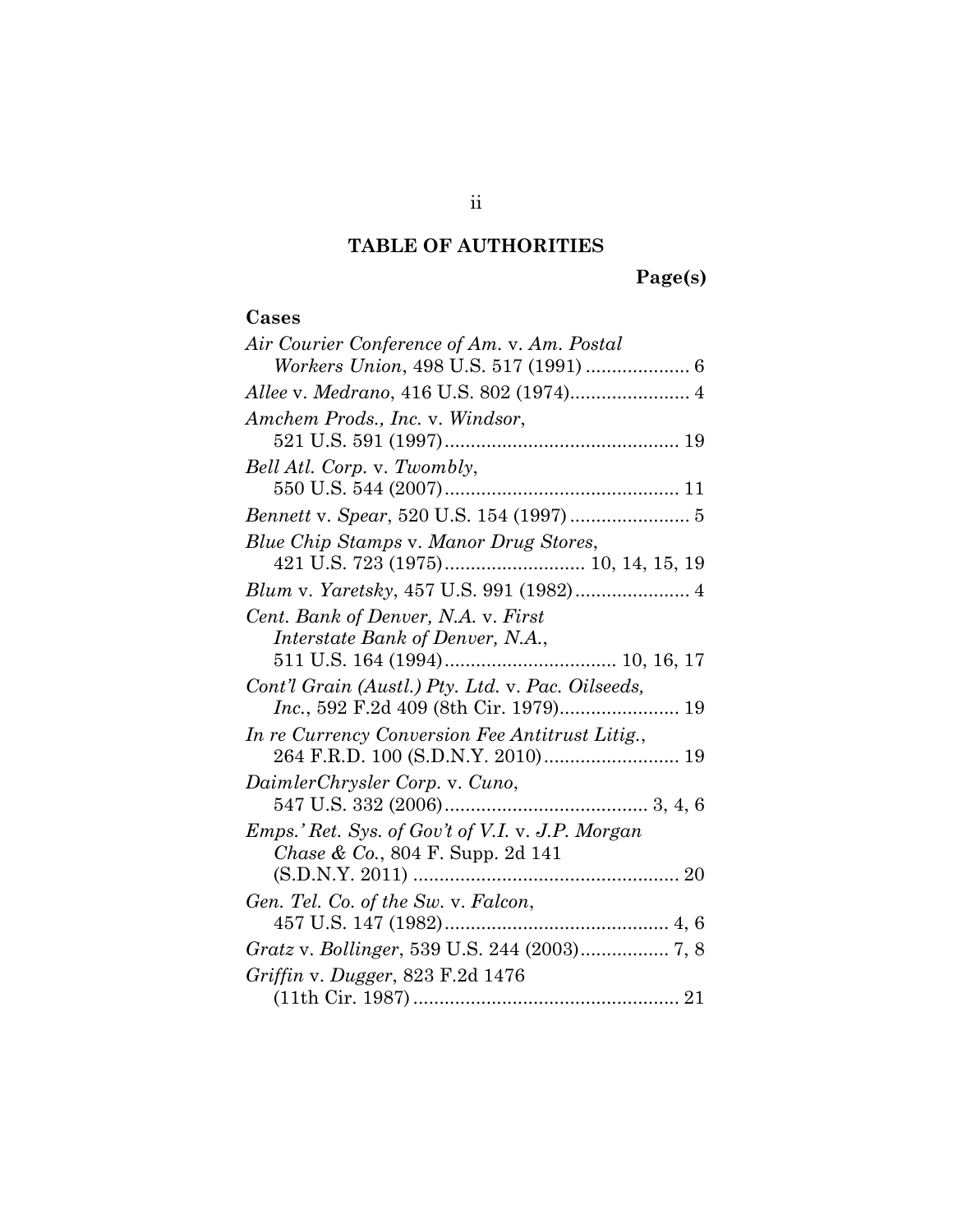# **Page(s)**

| In re IndyMac Mortg.-Backed Sec. Litig., 718       |
|----------------------------------------------------|
|                                                    |
| In re IndyMac Mortg.-Backed Sec. Litig., No.       |
| 09 Civ. 4583, 2012 WL 3553083 (S.D.N.Y.            |
|                                                    |
| In re Lehman Bros. Sec. & ERISA Litig., No.        |
| 09 MD 2017, Dkt. 965 (S.D.N.Y.                     |
|                                                    |
| Lewis v. Casey, 518 U.S. 343 (1996)  2, 3, 4, 5, 6 |
| Malcolm v. Nat'l Gypsum Co., 995 F.2d 346          |
|                                                    |
| Merrill Lynch, Pierce, Fenner & Smith, Inc. v.     |
|                                                    |
| Moose Lodge No. 107 v. Irvis,                      |
|                                                    |
| Morrison v. Nat'l Austl. Bank Ltd.,                |
|                                                    |
|                                                    |
| N.J. Carpenters Health Fund v. DLJ Mortg.          |
| Capital, Inc., No. 08 Civ. 5653, 2011 WL           |
| 3874821 (S.D.N.Y. Aug. 16, 2011) 18                |
|                                                    |
| In re NYSE Specialists Sec. Litig., 260 F.R.D.     |
| Pinter v. Dahl, 486 U.S. 622 (1988) 10             |
| Plumbers' & Pipefitters' Local #562 Supp.          |
| Plan & Trust v. J.P. Morgan Acceptance             |
| Corp. I, No. 08 CV 1713, 2012 WL 4053716           |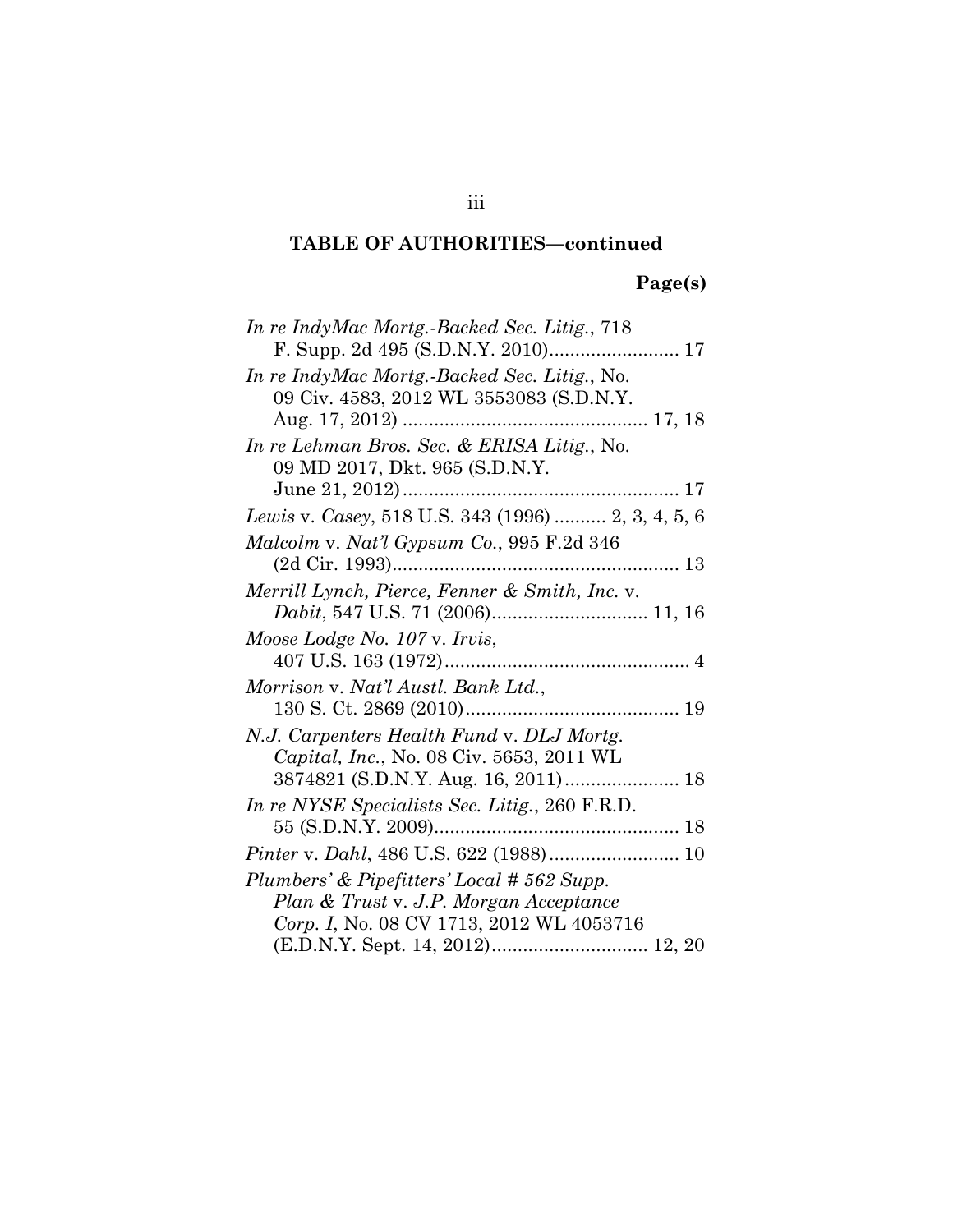### **Page(s)**

| Plumbers' & Pipefitters' Local #562 Supp.       |
|-------------------------------------------------|
| Plan & Trust v. J.P. Morgan Acceptance          |
| Corp. I, No. 08 CV 1713, 2012 WL 601448         |
|                                                 |
| Plumbers' Union Local No. 12 Pension Fund v.    |
| Nomura Asset Acceptance Corp., 632 F.3d         |
|                                                 |
| Pub. Emps.' Ret. Sys. of Miss. v. Goldman       |
| Sachs Grp., Inc., 280 F.R.D. 130 (S.D.N.Y.      |
|                                                 |
| Pub. Emps.' Ret. Sys. of Miss. v. Merrill Lynch |
| & Co., Inc., 277 F.R.D. 97 (S.D.N.Y. 2011)  18  |
| Reppert v. Marvin Lumber & Cedar Co., Inc.,     |
|                                                 |
| In re Rhone-Poulenc Rorer, Inc., 51 F.3d 1293   |
|                                                 |
| Schlesinger v. Reservists Comm. to Stop the     |
|                                                 |
| SEC v. Kasser, 548 F.2d 109 (3d Cir. 1977) 19   |
| Simon v. E. Ky. Welfare Rights Org.,            |
|                                                 |
| Virginia Bankshares, Inc. v. Sandberg,          |
|                                                 |
|                                                 |
| Zoelsch v. Arthur Andersen & Co.,               |
|                                                 |
|                                                 |

### **Statutes, Rules, and Legislative History**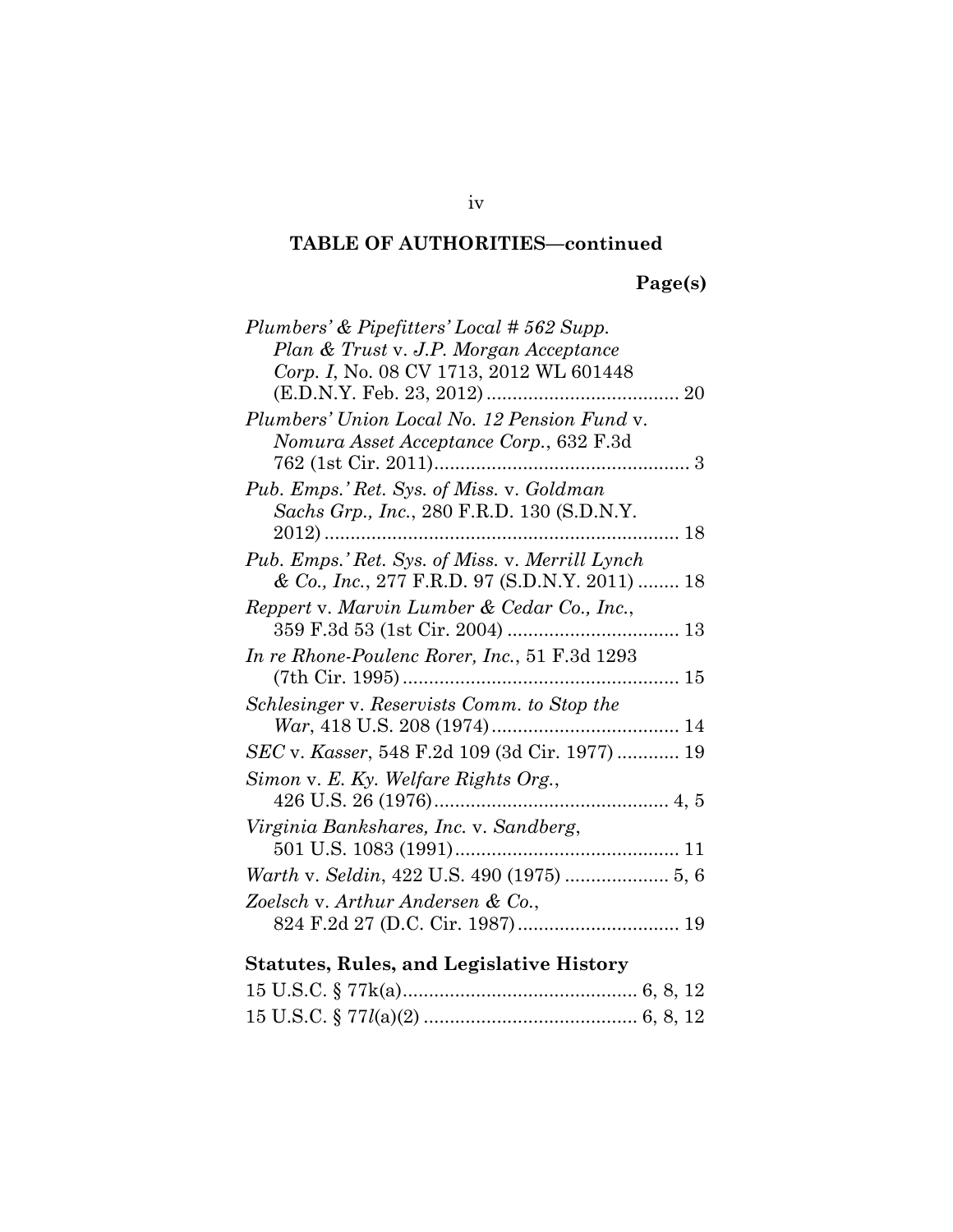### **Page(s)**

### **Miscellaneous**

| Janet Cooper Alexander, Do the Merits             |  |
|---------------------------------------------------|--|
| Matter? A Study of Settlements in                 |  |
| Securities Class Actions, 43 Stan. L. Rev.        |  |
|                                                   |  |
| In re Bear Stearns Mortg. Pass-Through            |  |
| Certificates Litig., No. 08 CV 8093,              |  |
|                                                   |  |
| John C. Coffee, Jr., Reforming the Securities     |  |
| Class Action, 106 COLUM. L. REV. 1534             |  |
|                                                   |  |
| <b>CORNERSTONE RESEARCH, SECURITIES CLASS</b>     |  |
| ACTION FILINGS: 2011 YEAR IN REVIEW               |  |
|                                                   |  |
| <b>CORNERSTONE RESEARCH, SECURITIES CLASS</b>     |  |
| <b>ACTION SETTLEMENTS: 2011 REVIEW AND</b>        |  |
|                                                   |  |
| Fort Worth Emps.' Ret. Fund v. J.P. Morgan        |  |
| <i>Chase &amp; Co.</i> , No. 09 CV 3701, Dkt. 183 |  |
|                                                   |  |
|                                                   |  |

v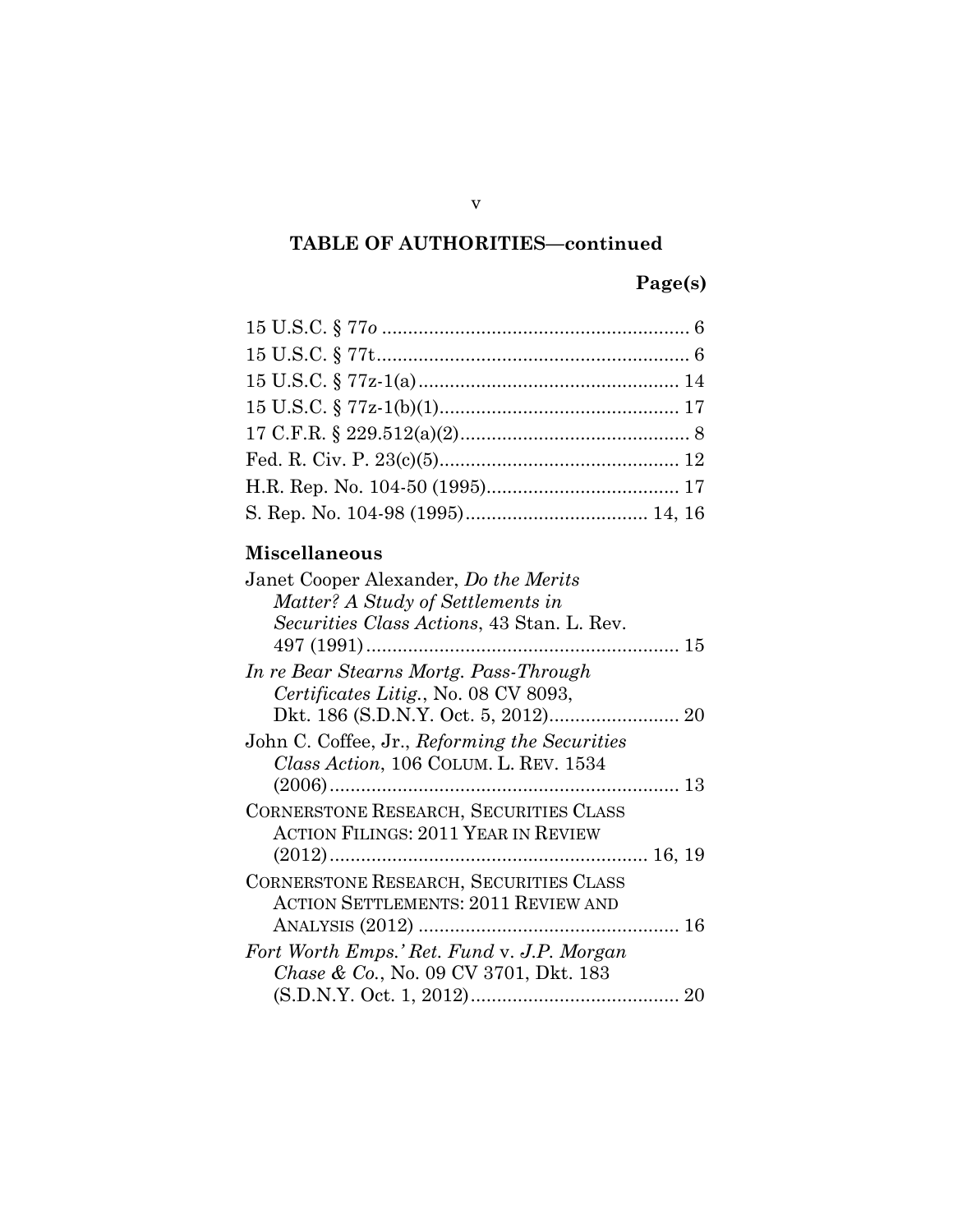### **Page(s)**

| HENRY J. FRIENDLY, FEDERAL JURISDICTION: A                                                     |    |
|------------------------------------------------------------------------------------------------|----|
|                                                                                                |    |
| In re IndyMac Mortg.-Backed Sec. Litig., No.<br>09 CV 4583, Dkt. 375 (S.D.N.Y. Oct. 12,        |    |
|                                                                                                | 20 |
| In re Lehman Bros. Sec. & ERISA Litig., No.<br>09 MD 2017, Dkt. 1010 (S.D.N.Y.                 |    |
|                                                                                                |    |
| In re Morgan Stanley Mortg. Pass-Through<br>Certificates Litig., No. 09 CV 2137, Dkt.          |    |
|                                                                                                |    |
| N.J. Carpenters Health Fund v. Home Equity<br><i>Mortg. Trust 2006-5, No. 08 CV 5653, Dkt.</i> |    |
| Stephanie Strom, Lawyers From Suits Against                                                    |    |
| Big Tobacco Target Food Makers, N.Y.                                                           |    |
| THOMAS WILLGING, ET AL., FED. JUDICIAL CTR.,                                                   |    |
| <b>EMPIRICAL STUDY OF CLASS ACTIONS IN</b>                                                     |    |
| FOUR FEDERAL DISTRICT COURTS: FINAL                                                            |    |
| <b>REPORT TO THE ADVISORY COMMITTEE ON</b>                                                     |    |
|                                                                                                |    |

vi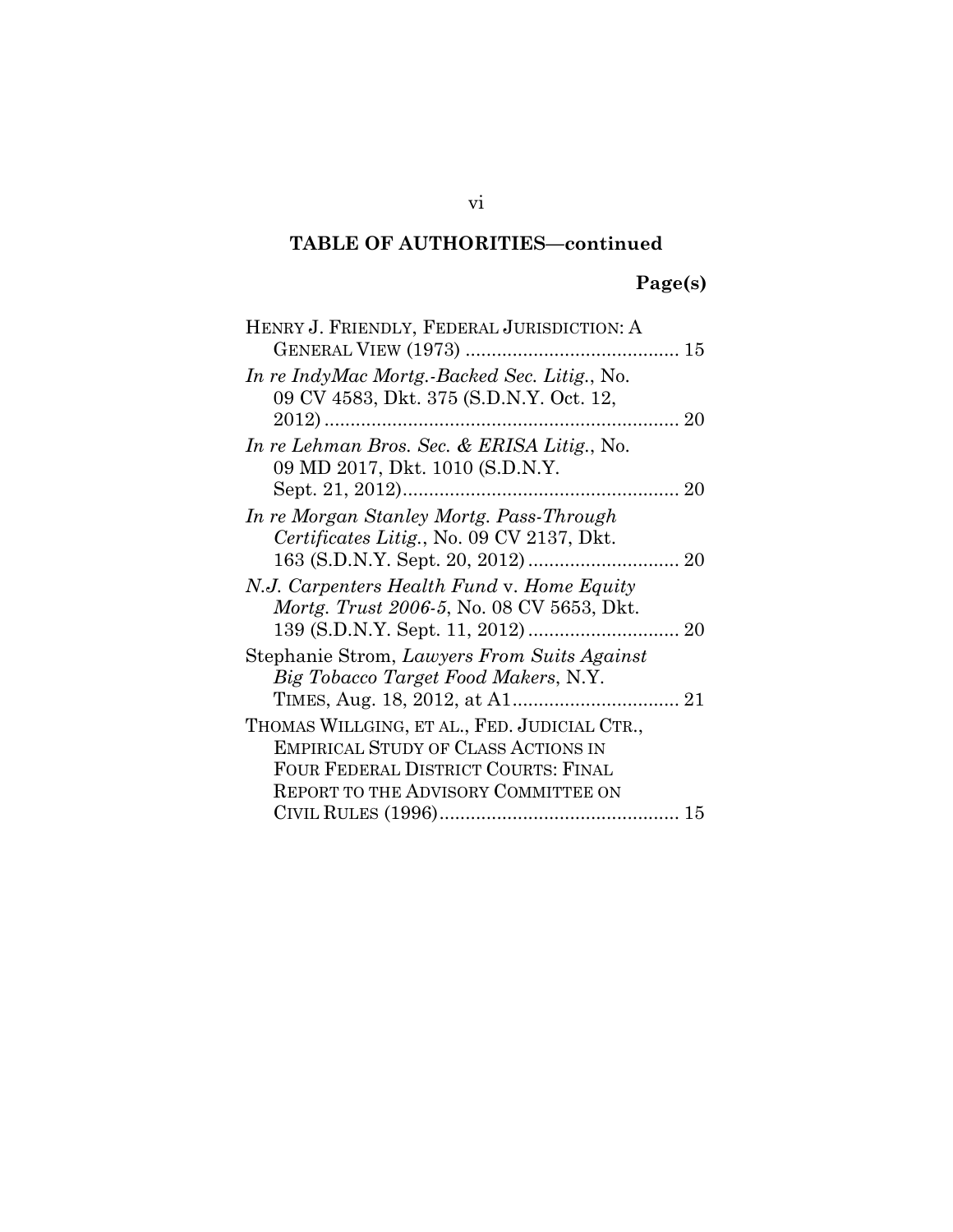#### **INTEREST OF THE** *AMICUS CURIAE*

DRI—The Voice of the Defense Bar ("DRI") is an international organization comprising more than 23,000 attorneys who defend businesses and individuals in civil litigation. DRI addresses issues germane to defense attorneys and works to improve the civil justice system in America. DRI has long been a voice in the ongoing effort to make the civil justice system more fair, efficient, and—where national issues are involved—consistent. To promote these objectives, DRI participates as *amicus curiae* in cases such as this one that raise issues of importance to its membership and to the judicial system.<sup>1</sup>

DRI's members regularly defend their clients in class action suits, and that real-world experience informs DRI's view that the "class standing" doctrine adopted by the Second Circuit in this case would change class action practice in ways that make review by this Court critically important. The Second Circuit's decision conflicts with long-established Supreme Court standing precedents and a recent First Circuit decision on nearly identical facts. It also opens the door for abusive class actions that will defy efficient judicial management and exacerbate the problem of coercive settlements. DRI's interests in protecting the important role of standing requirements and in curbing run-away class actions compel

<sup>1</sup> Pursuant to Rule 37.6, *amicus* affirms that no counsel for a party authored this brief in whole or in part and that no person other than *amicus* and its counsel made a monetary contribution to its preparation or submission. Counsel of record for all parties received notice at least 10 days prior to the due date of the intention of *amicus* to file this brief. The parties' letters consenting to the filing of this brief have been filed with the Clerk's office.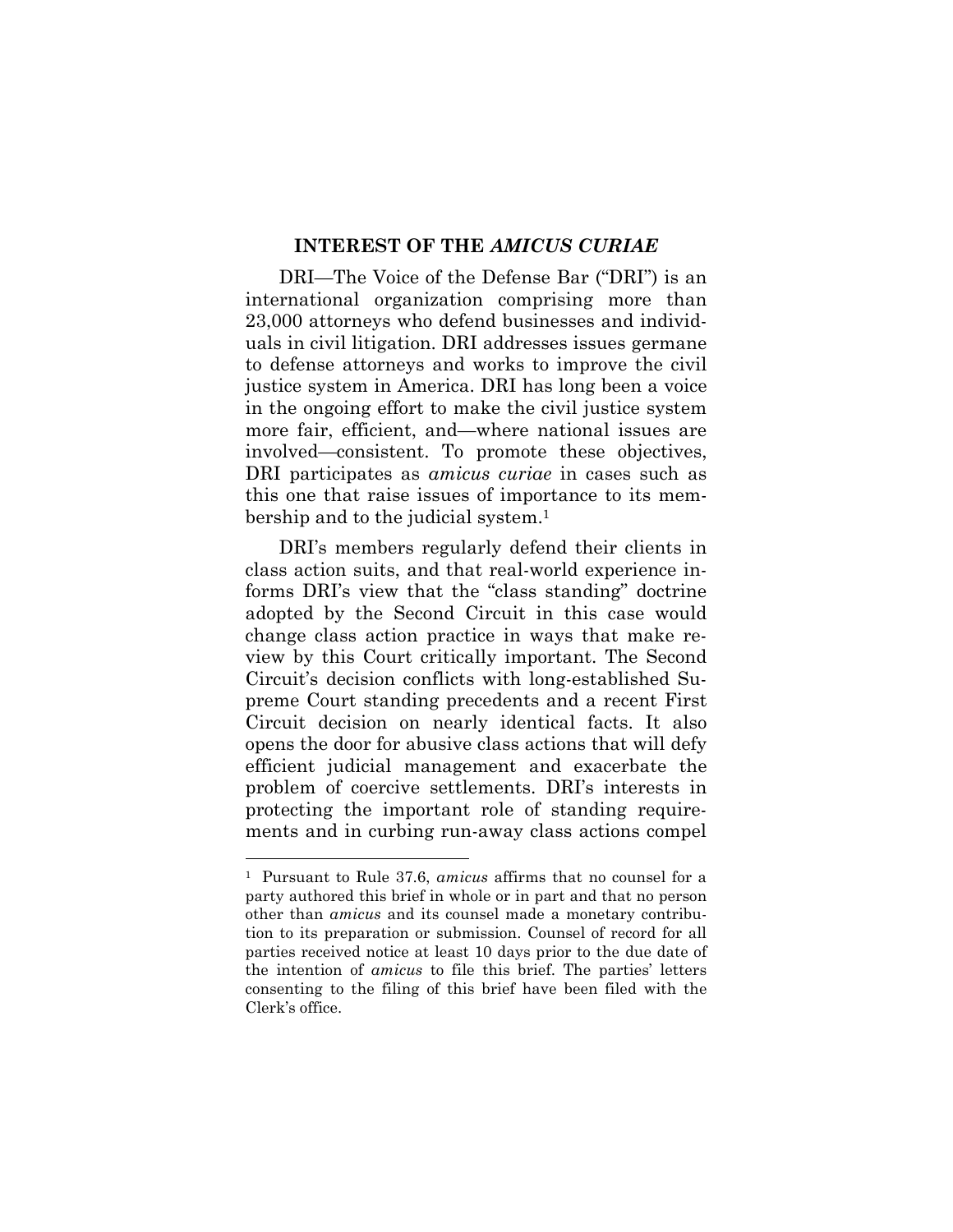DRI to voice its support for the petition for a writ of certiorari.

#### **SUMMARY OF ARGUMENT**

The Second Circuit's decision in this case casts aside fundamental principles of Article III standing law in order to facilitate ever larger class actions. Invoking something it called "class standing," the Second Circuit ruled that a named plaintiff who lacked constitutional and statutory standing to bring an individual Securities Act claim related to securities it did not purchase nevertheless could bring that claim as part of a class action. That ruling pays no heed to this Court's command that bringing a claim in a class action format "adds nothing" to the Article III standing inquiry. *Lewis* v. *Casey*, 518 U.S. 343, 357 (1996). The ruling also fails to acknowledge the prudential limitations on standing that require attention to the strict standing limitations of the Securities Act.

In addition, the Second Circuit's "class standing" doctrine promises to encourage increasingly unmanageable and coercive class actions. The court of appeals' vague test for "class standing"—whether all of the claims "raise a sufficiently similar set of concerns"—will produce burdensome litigation as parties and courts struggle with that nebulous, factintensive, and unpredictable test. Greatly expanded class actions, with class representatives who have no stake in many of the claims, will be even more likely to force blackmail settlements and even more difficult to fairly and efficiently manage. These burdens, moreover, will not be restricted to class actions under the Securities Act; the Second Circuit's broad standing test will lead to expansive class actions in numerous areas of the law.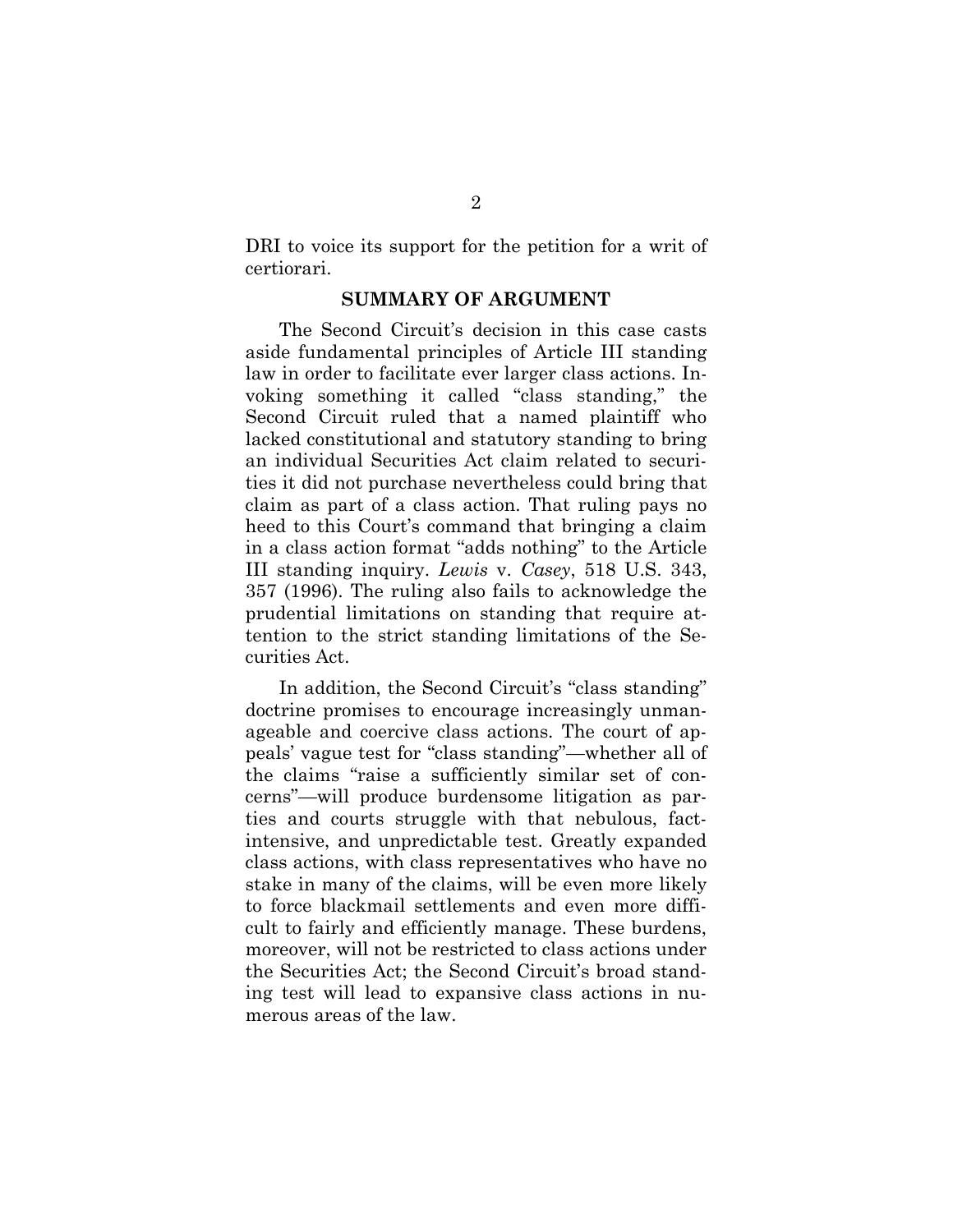To resolve the conflicts created by the Second Circuit's decision and avert its detrimental consequences, this Court should grant the petition.

#### **ARGUMENT**

#### **I. The Second Circuit's Novel "Class Standing" Doctrine Conflicts With This Court's Precedents.**

In ruling that a named plaintiff can assert classaction Securities Act claims related to securities that the plaintiff did not purchase, the Second Circuit invented a novel "class standing" doctrine that contradicts bedrock standing precedents from this Court. As petitioners explain at length—and we will not repeat—the Second Circuit's ruling also conflicts with a First Circuit decision on the same issue. See *Plumbers' Union Local No. 12 Pension Fund* v. *Nomura Asset Acceptance Corp.*, 632 F.3d 762, 771 (1st Cir. 2011). Certiorari should be granted to address the conflict between this Court's standing decisions and the Second Circuit's ruling on this important question of federal law that has divided the courts of appeals.

1. A fundamental principle of Article III's case or controversy requirement is that standing to bring suit in federal court "is not dispensed in gross." *Lewis* v. *Casey*, 518 U.S. 343, 358 n.6 (1996). Instead, "a plaintiff must demonstrate standing for each claim he seeks to press." *DaimlerChrysler Corp.* v. *Cuno*, 547 U.S. 332, 352 (2006). In other words, "a plaintiff who has been subject to injurious conduct of one kind" does not "possess by virtue of that injury the necessary stake in litigating conduct of another kind,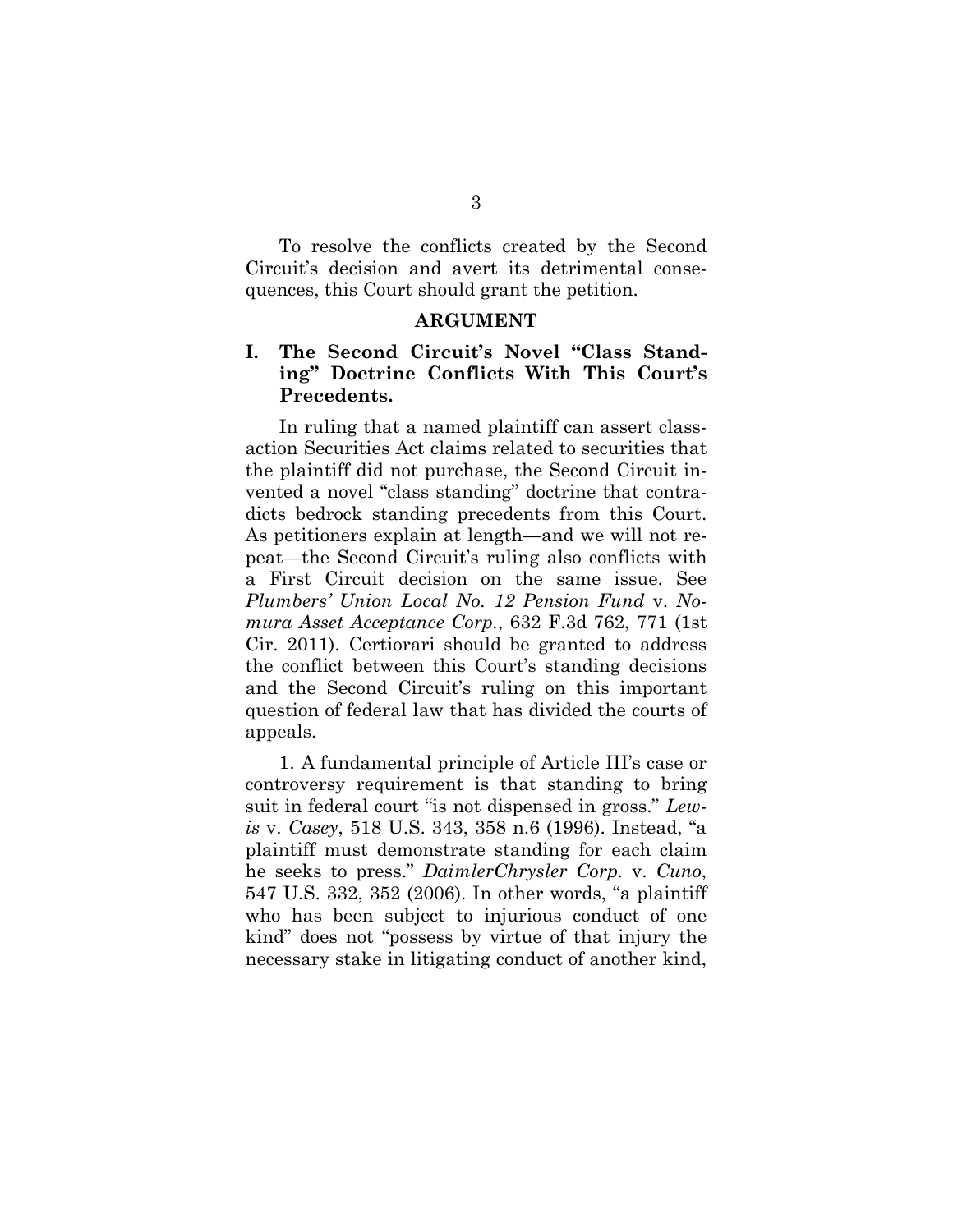although similar, to which he has not been subject." *Blum* v. *Yaretsky*, 457 U.S. 991, 999 (1982).<sup>2</sup>

Critically, "[s]tanding cannot be acquired through the back door of a class action." *Allee* v. *Medrano*, 416 U.S. 802, 829 (1974) (Burger, C.J., concurring in part and dissenting in part). The fact "Itlhat a suit may be a class action  $* * *$  adds nothing to the question of standing.'" *Lewis*, 518 U.S. at 357 (quoting *Simon* v. *E. Ky. Welfare Rights Org.*, 426 U.S. 26, 40 n.20 (1976)).

Applying these core principles, this Court has refused to allow a named plaintiff to assert class claims that the plaintiff lacked standing to assert individually. In *Lewis*, the Court ruled that a prisoner with standing to challenge inadequacies in a prison's services for illiterate prisoners who wanted to file court papers could not litigate class claims challenging other alleged failures to facilitate court filings. 518 U.S. at 357-358. In *Blum*, the Court held that a nursing home resident with standing to challenge a transfer to a lower level of care could not litigate class claims challenging transfers to a higher level of care. 457 U.S. at 999-1002. As *Blum* and *Lewis* make clear, the only justiciable class claims are ones that

<sup>2</sup> See also *DaimlerChrysler*, 547 U.S. at 353 (standing to challenge one tax issue did not confer "ancillary standing" to challenge other non-justiciable tax issues); *Gen. Tel. Co. of the Sw.* v. *Falcon*, 457 U.S. 147, 159 & n.15 (1982) (plaintiff subjected to one discriminatory employment practice lacked "standing" to bring "across-the-board" class action asserting "all possible claims of discrimination against a common employer"); *Moose Lodge No. 107* v. *Irvis*, 407 U.S. 163, 166-167 (1972) (plaintiff excluded under discriminatory guest policy lacked standing to challenge discriminatory membership requirements).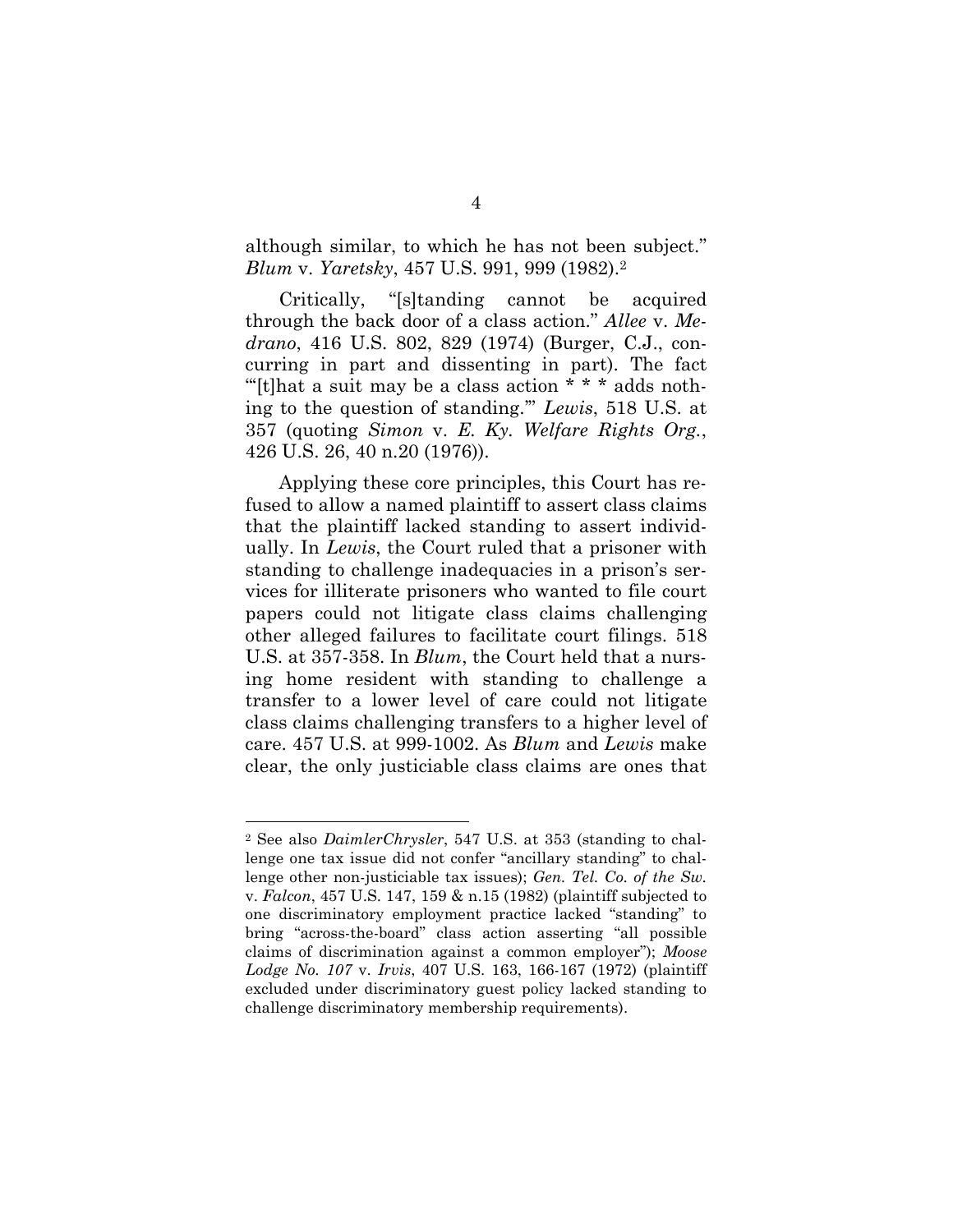the named plaintiff has standing to assert in an individual action.

In this case, the Second Circuit disregarded that clear law. The court of appeals expressly acknowledged that named plaintiff NECA-IBEW Health & Welfare Fund ("NECA") "clearly lacks standing to assert" claims "on its [own] behalf" related to securities that "it did not purchase." Pet. App. 24a. Yet the court determined that NECA could assert such claims on behalf of others in a class action because so-called "class standing" "does not turn on whether NECA would have statutory or Article III standing" for its own claims. *Ibid*. Under this "class standing" theory, claims that would have to be dismissed for lack of standing in an individual action are justiciable if the plaintiff brings the claims as part of a class action. Standing thus would depend on whether the plaintiff's suit is a class action.

That approach directly contradicts this Court's express instruction in *Lewis* and *Simon* that a class action "adds nothing" to the standing inquiry.

2. The Second Circuit's "class standing" determination likewise tramples prudential limitations on standing, which "serve to limit the role of the courts in resolving public disputes." *Warth* v. *Seldin*, 422 U.S. 490, 500 (1975). Those limitations require that "a plaintiff's grievance must arguably fall within the zone of interests protected or regulated by the statutory provision or constitutional guarantee invoked in the suit." *Bennett* v. *Spear*, 520 U.S. 154, 162 (1997). Thus, "the source of the plaintiff's claim to relief assumes critical importance" because "the standing question in such cases is whether the constitutional or statutory provision on which the claim rests properly can be understood as granting persons in the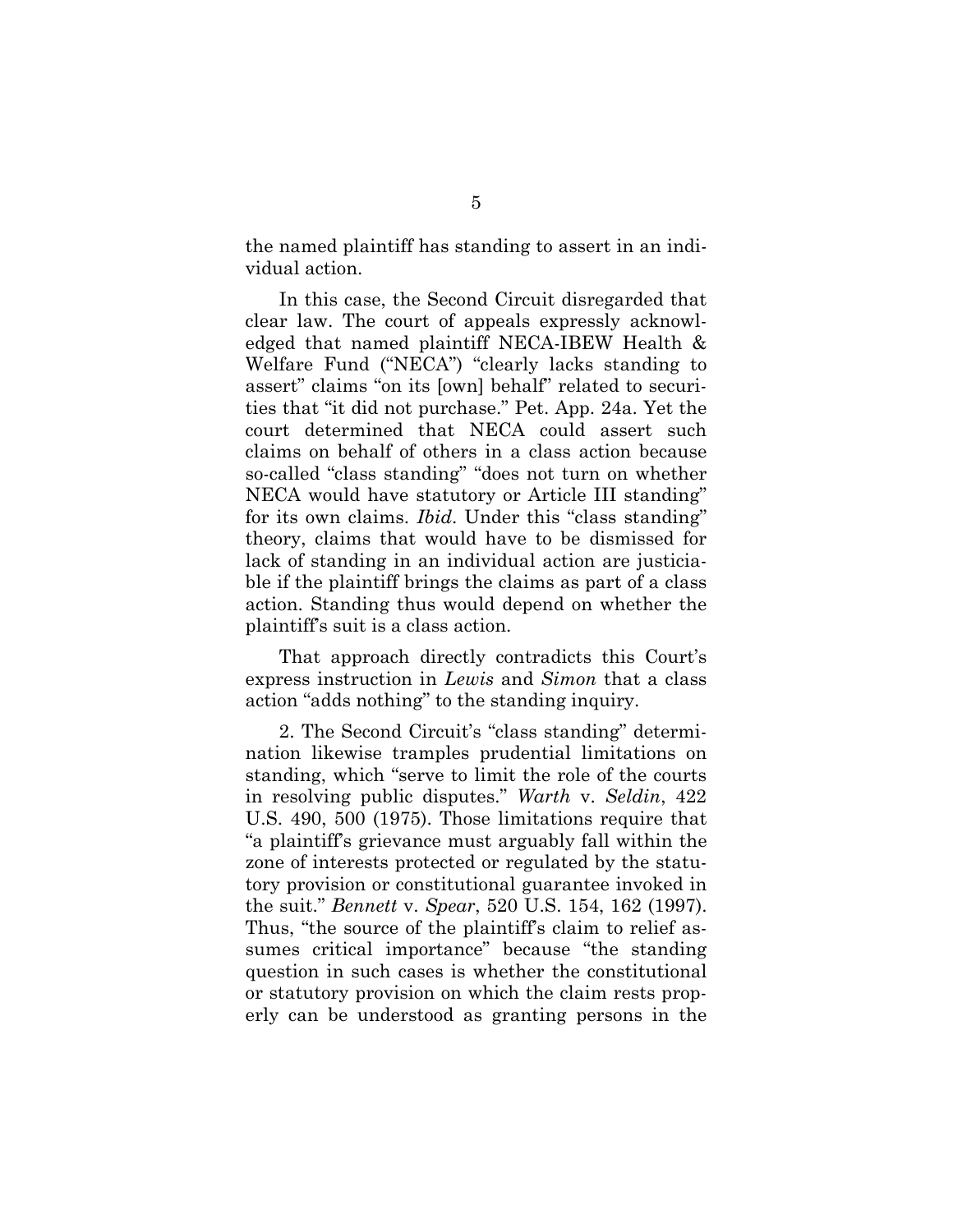plaintiff's position a right to judicial relief." *Warth*, 422 U.S. at 500.

With respect to the Securities Act claims that NECA asserts, there is no dispute that the statute expressly limits the right to judicial relief so that a plaintiff can bring suit regarding only those securities that it purchased or acquired, without any exception for class actions. A Section 11 plaintiff must be a "person acquiring such security." 15 U.S.C. § 77k(a). A Section 12(a)(2) plaintiff likewise must be a "person purchasing such security." 15 U.S.C. § 77*l*(a)(2). And a Section 15 plaintiff must have a claim under Section 11 or 12. 15 U.S.C. § 77*o*. Claims related to securities not purchased by a private plaintiff are left to the SEC. 15 U.S.C. § 77t.

Under this Court's prudential standing precedents, the Second Circuit should have respected the judgments made in the Securities Act about who has standing to bring what claims. See *Air Courier Conference of Am.* v. *Am. Postal Workers Union*, 498 U.S. 517, 524-531 (1991) (postal workers lacked standing to challenge regulation under statutes not designed to protect them); *Gen. Tel. Co. of the Sw.* v. *Falcon*, 457 U.S. 147, 159 n.15 (1982) (fact that "Title VII prohibits discriminatory employment practices, not an abstract policy of discrimination" limited "standing" of plaintiff to bring expansive class action); *Warth*, 422 U.S. at 512-514 (absence of statutory authorization for broad challenge to zoning law foreclosed standing on prudential grounds).

Indeed, the Second Circuit's failure to heed the Securities Act's standing limitations undermines the crucial role standing plays in "preventing courts from undertaking tasks assigned to the political branches." *Lewis*, 518 U.S. at 357; accord *Daimler-*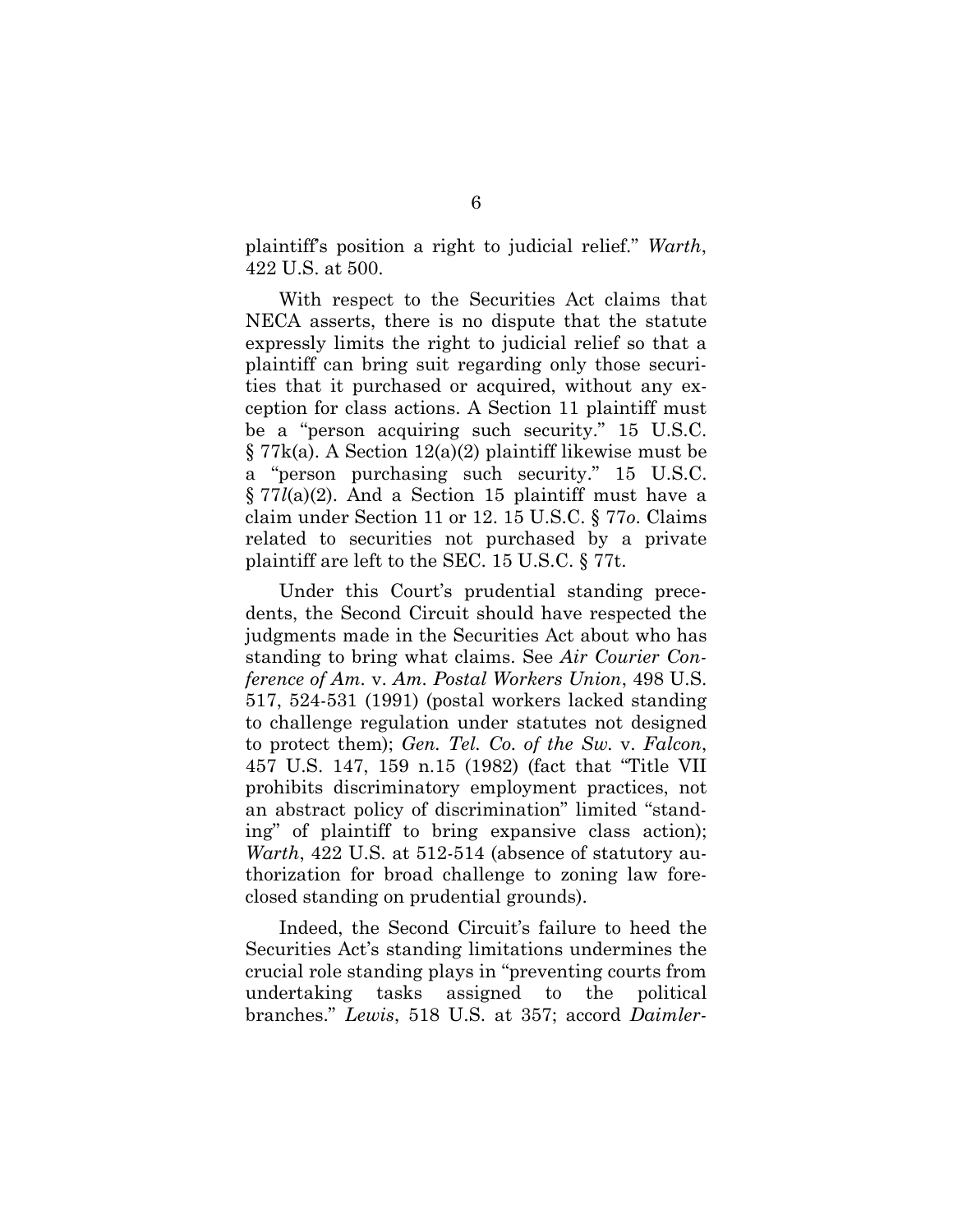*Chrysler*, 547 U.S. at 352-353. The "class standing" doctrine effectively gives the SEC's broad enforcement power to plaintiffs' lawyers and the courts. And it usurps Congress's right to determine who may bring private securities actions.

3. The Second Circuit purported to derive its novel "class standing" doctrine from this Court's decision in *Gratz* v. *Bollinger*, 539 U.S. 244 (2003). But nothing in *Gratz* remotely supports such a departure from this Court's standing precedents.

The *Gratz* Court determined that plaintiff Hamacher had standing to seek an injunction against the use of race in undergraduate admissions at the University of Michigan, for both freshman and transfer applicants, even though he could have applied only as a transfer student when he filed suit. 539 U.S. at 262-268. The Court did not rule that bringing his suit as a class action allowed Hamacher to leverage individual standing to challenge transfer admission policies into "class standing" to challenge freshman admission policies. Instead, the Court ruled that Hamacher had standing, *as an individual*, to challenge the use of race in both kinds of admission decisions. *Id.* at 266. Consistent with the broad constitutional and statutory provisions on which he founded his suit (*id.* at 249-251), Hamacher could raise such a challenge because the university had a "singular policy" of using race in admissions to promote diversity. *Id.* at 267-268. Nothing about his challenge—or the way the parties litigated it—implicated any difference in the application of that policy to freshman versus transfer applicants. *Id.* at 263-266.

In this case, by contrast, liability under Sections 11 and 12(a)(2) of the Securities Act cannot arise from a general policy or practice of making mis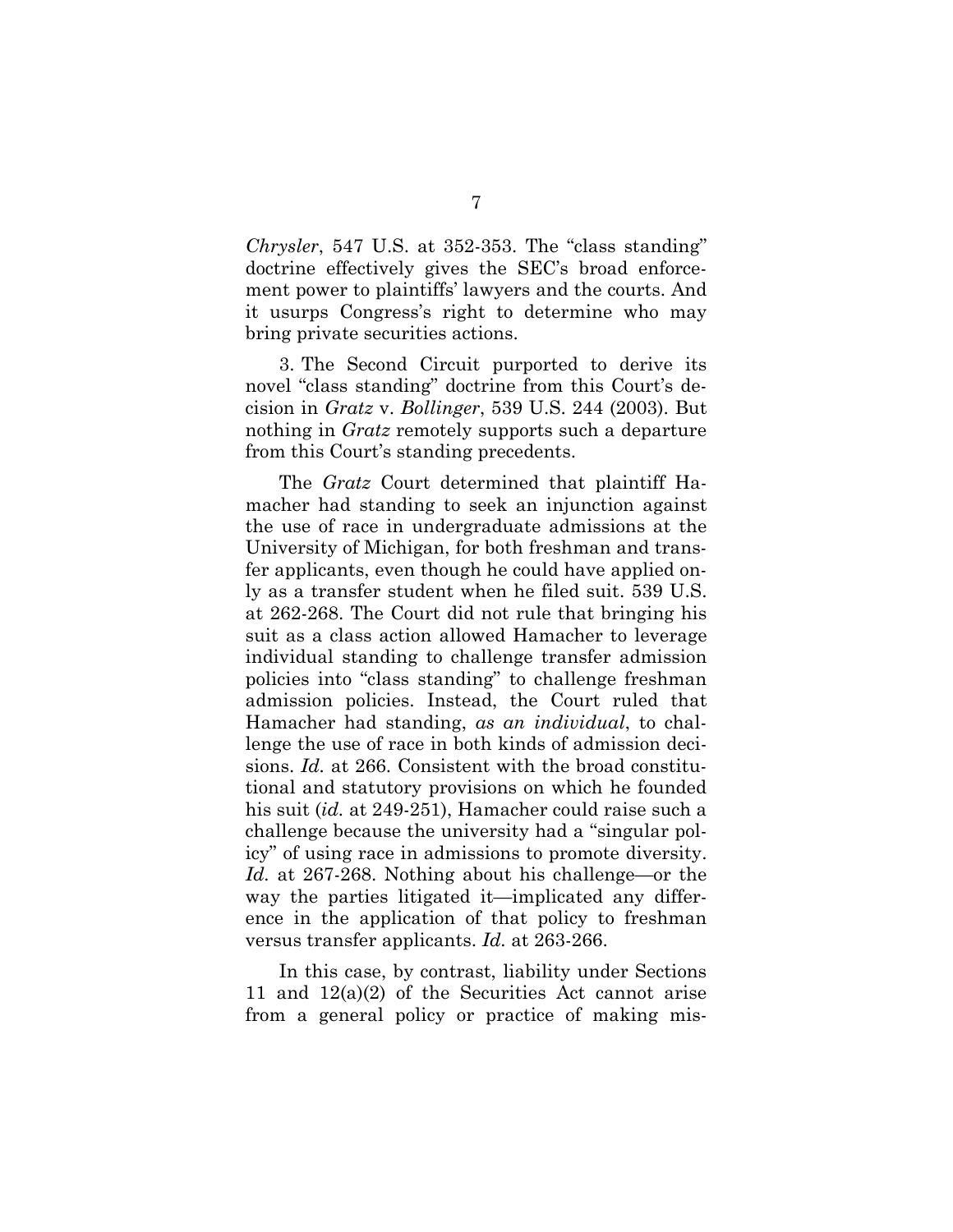statements. A plaintiff must show that the registration statement or prospectus for the relevant security offering contains a specific misstatement of material fact. 15 U.S.C. §§ 77k(a), 77*l*(a)(2). For purposes of determining liability under the Securities Act, each security offering has its own unique registration statement and prospectus. 17 C.F.R.  $\S$  229.512(a)(2). As a result, there can be no general challenge to supposed misstatements in the offering documents for securities sold in different offerings.

By nonetheless granting NECA "class standing" to sue over securities that were not part of the same offering as the securities NECA purchased, the Second Circuit completely misread *Gratz* and placed itself into direct conflict with the rest of this Court's standing precedents. Certiorari should be granted to address that conflict.

#### **II. The Second Circuit's "Class Standing" Doctrine Imposes Enormous Litigation Burdens.**

The Second Circuit's decision in this case not only tramples this Court's standing precedents, it also threatens to increase the difficulty, cost, and scope of securities class actions. Those burdensome consequences make the standing issues raised here exceedingly important questions of federal law that should be settled by this Court.

#### **A. The Second Circuit's Ruling Creates Confusion And Expands Litigation.**

1. The "class standing" test devised by the Second Circuit is completely subjective and almost infinitely elastic. Whether claims relating to different securities offerings "raise a sufficiently similar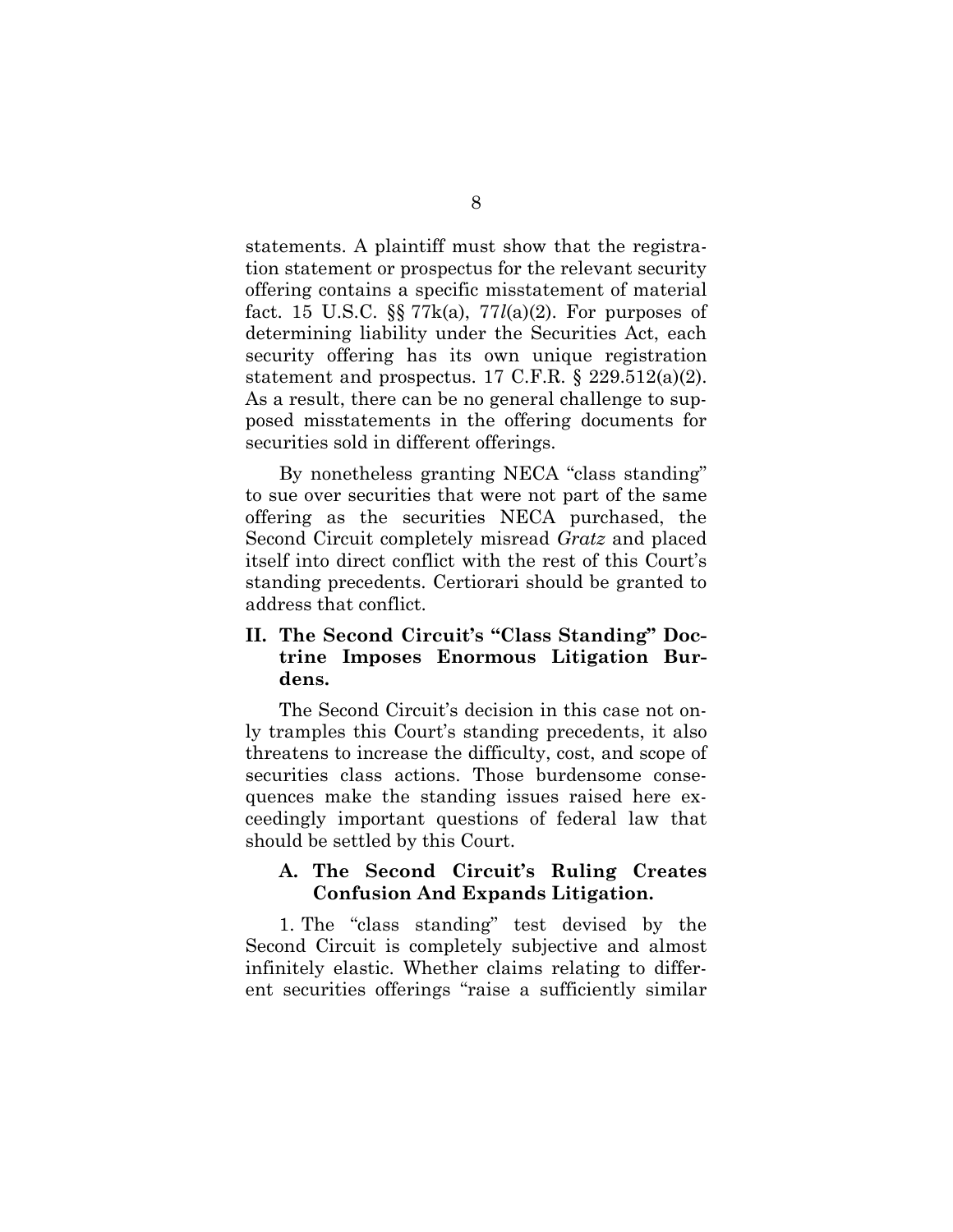set of concerns" (Pet. App. 35a) will depend on whom you ask.

Would claims alleging a \$25 million revenue overstatement in the offering documents for the security purchased by a plaintiff "raise a sufficiently similar set of concerns" as claims alleging a *\$100 million* revenue overstatement in the offering documents for a different security issued under the same shelf registration statement? What if the latter claims alleged a \$25 million *understatement of expenses*? Would there be "class standing" if a plaintiff purchased a bond, yet asserted claims on behalf of common stock purchasers? What if, after the offering of the securities bought by a plaintiff, but before other offerings targeted by the class action, *The Wall Street Journal* reported a piece of information that all of the offering documents misleadingly omitted? And what if a plaintiff's claims were subject to due diligence or loss causation defenses different from those applicable to the claims related to the securities that the plaintiff did not buy?

The Second Circuit's opinion is no help in determining these kinds of questions. Its only guidance is that "class standing" is not precluded by the different registration statements that mark each securities offering and is not guaranteed by merely alleging the same misconduct across different offerings. Pet. App. at 24a, 31a. Instead, standing "will depend" in some unspecified way "on the nature and content of the specific misrepresentation alleged." *Id.* at 31a.

Invoking that nebulous standard, plaintiffs' lawyers will bring class actions encompassing every offering that has any relationship at all to any alleged misstatement in any of the offering documents for the securities purchased by the named plaintiff. De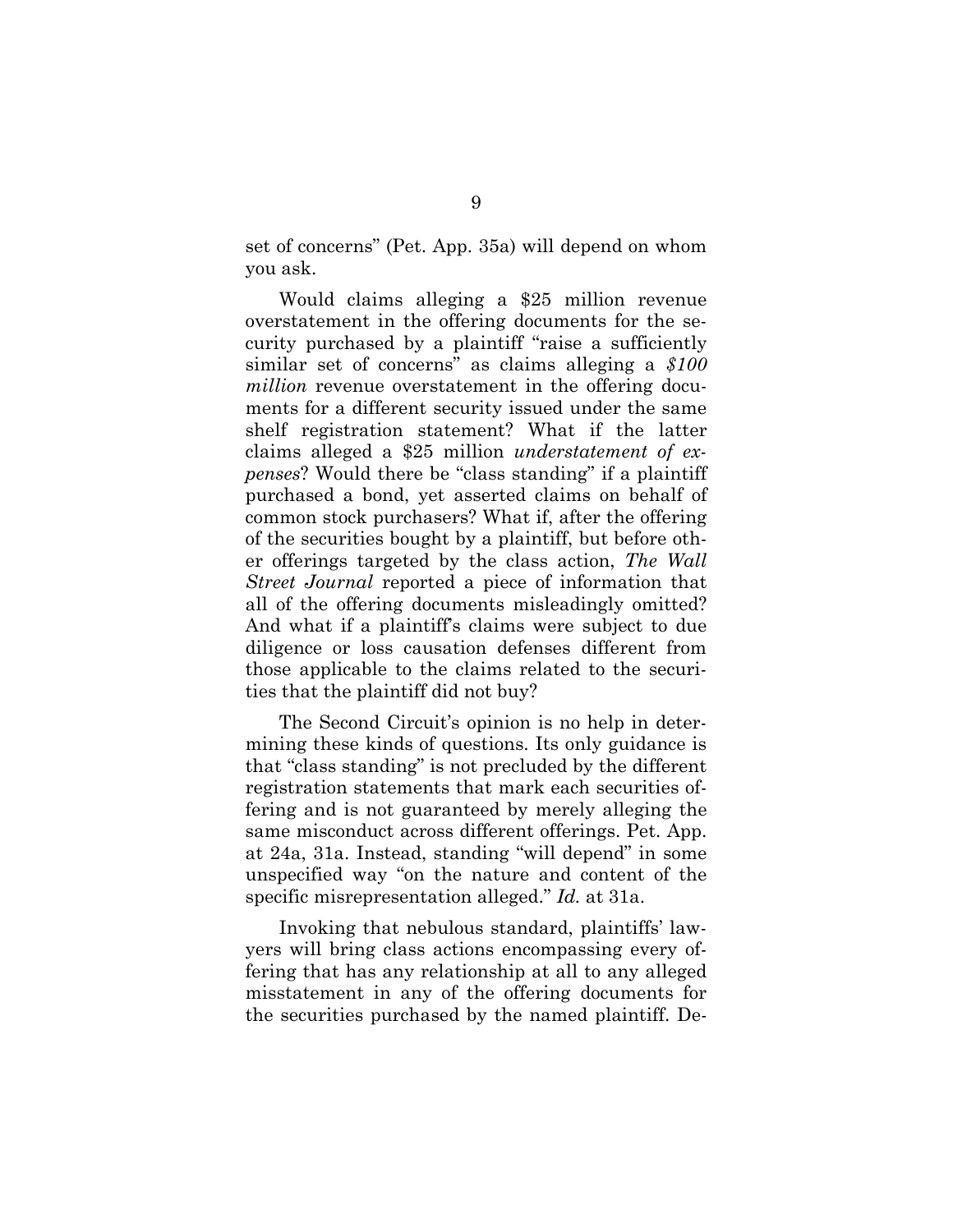fendants will challenge "class standing" with respect to the securities not purchased by the named plaintiff. And district courts will be forced to divine what a "sufficiently similar set of concerns" requires and determine whether the claims at issue meet that requirement. Unpredictable and conflicting decisions will inevitably result.

Because securities law is "'an area that demands certainty and predictability,'" "decisions 'made on an ad hoc basis, offering little predictive value'" to those in the securities business, are an "undesirable result." *Cent. Bank of Denver, N.A.* v. *First Interstate Bank of Denver, N.A.*, 511 U.S. 164, 188 (1994) (quoting *Pinter* v. *Dahl*, 486 U.S. 622, 652 (1988)). Indeed, this Court has made clear that "a shifting and highly fact-oriented disposition of the issue of who may bring" a securities claim is not "a satisfactory basis for a rule of liability imposed on the conduct of business transactions." *Blue Chip Stamps* v. *Manor Drug Stores*, 421 U.S. 723, 755 (1975) (rejecting effort to expand statutory standing).

2. The Second Circuit's vague "class standing" test will be particularly burdensome to administer because the "nature and content" of alleged misstatements are not objective matters obvious from the face of a complaint. They depend largely on how plaintiffs choose to plead their claims and what discovery reveals about the misstatements. Plaintiffs pick the misstatements to allege and can readily frame their complaint in a way that tries to link misstatements in different registration statements. A court thus may be forced to go beyond the complaint and wait for fuller development of the case to determine the true "nature and content" of the alleged misstatements. As a result, a district court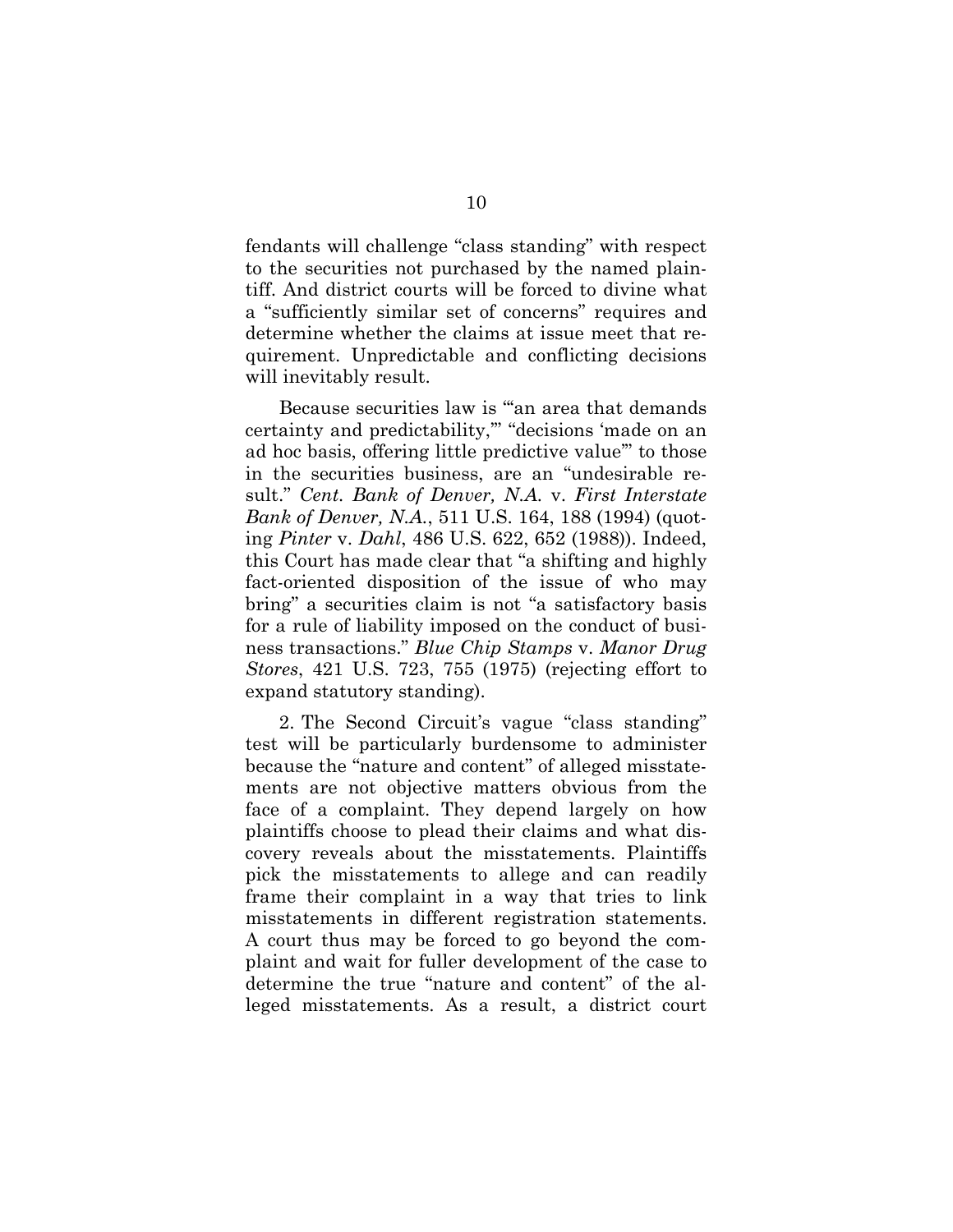would face serial litigation over "class standing," at the motion-to-dismiss, class-certification, summaryjudgment, and trial stages, under different standards and on different records.

This kind of unbounded litigation over the "class standing" doctrine would be extremely burdensome for courts and litigants alike. Litigants would spend time and money preparing round after round of motion papers on the subject. Meanwhile they also would have to spend time and money pursuing discovery regarding any potential differences (or similarities) among the securities at issue. And district courts would have to devote enormous judicial resources to sort through all of the conflicting arguments, evidence, and case law.

None of those consequences can be squared with this Court's commitment to "reject," where possible, legal theories that would produce "procedural intractability" in securities litigation by making the relevant "issues \* \* \* hazy, their litigation protracted, and their resolution unreliable." *Virginia Bankshares, Inc.* v. *Sandberg*, 501 U.S. 1083, 1105-1106 (1991). Indeed, in the securities litigation context, lax rules that rarely allow for prompt dismissals only encourage "nuisance filings," "vexatious discovery requests," and "extortionate settlements." *Merrill Lynch, Pierce, Fenner & Smith, Inc.* v. *Dabit*, 547 U.S. 71, 81-82 (2006). Thus, it is crucial that deficiencies in the standing of purported class representatives "'be exposed at the point of minimum expenditure of time and money by the parties and the court.'" *Bell Atl. Corp.* v. *Twombly*, 550 U.S. 544, 558-559 (2007).

3. In addition, any time a court granted a plaintiff "class standing" to bring claims related to securi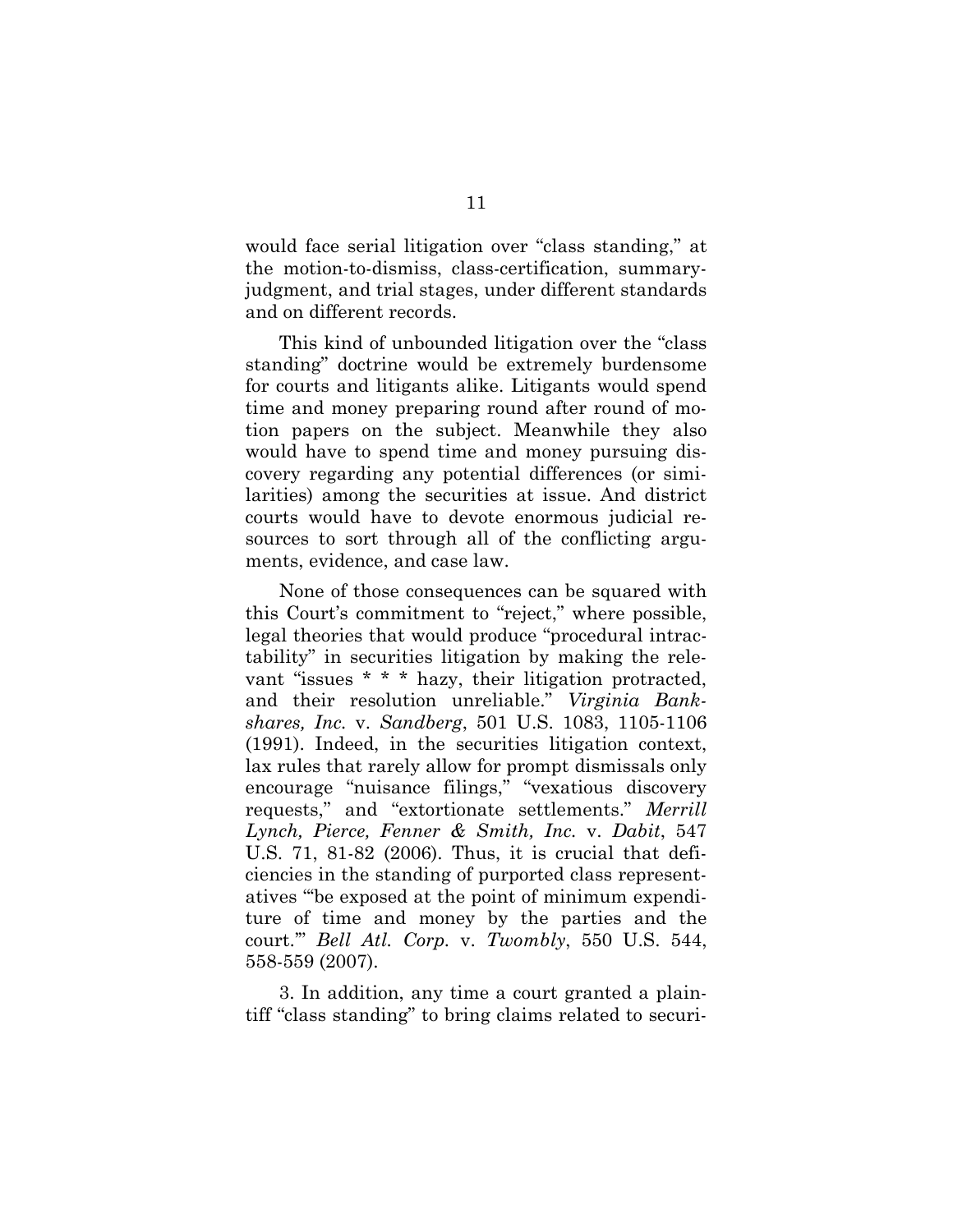ties that she did not buy, the complexity and cost of class litigation would multiply exponentially. The number of securities at issue could easily increase by double, triple, or more. See, *e.g.*, *Plumbers' & Pipefitters' Local # 562 Supp. Plan & Trust* v. *J.P. Morgan Acceptance Corp. I*, No. 08 CV 1713, 2012 WL 4053716 (E.D.N.Y. Sept. 14, 2012) (going from 8 securities to 30, under "class standing" doctrine). In turn, every aspect of the litigation would expand correspondingly, from pleading to discovery to dispositive motions, because Sections 11 and 12(a)(2) of the Securities Act still require proof of liability (and defenses) on a security-by-security basis. 15 U.S.C. §§ 77k(a), 77*l*(a)(2).

Class certification proceedings would become especially burdensome and difficult to manage. Because the named plaintiff will not have bought all of the securities at issue, the defendant would need to expand class discovery to unnamed class members in order to show the diversity of the individual claims of the putative class. A defendant would likewise broaden its papers opposing class certification to include adequacy and typicality arguments founded on the limited scope of the named plaintiff's securities purchases. Without a plaintiff who bought each security at issue, moreover, a district court could not engage in the kind of subclassing that might help efficiently manage a sprawling class action and ensure proper representation for purchasers of different securities. Fed. R. Civ. P.  $23(c)(5)$ . The prospect of objectors and opt-outs would also increase with the aggregation of disparate claims related to disparate securities that the named plaintiff did not purchase.

There is no reason to impose these burdens on a judicial system in which securities class actions al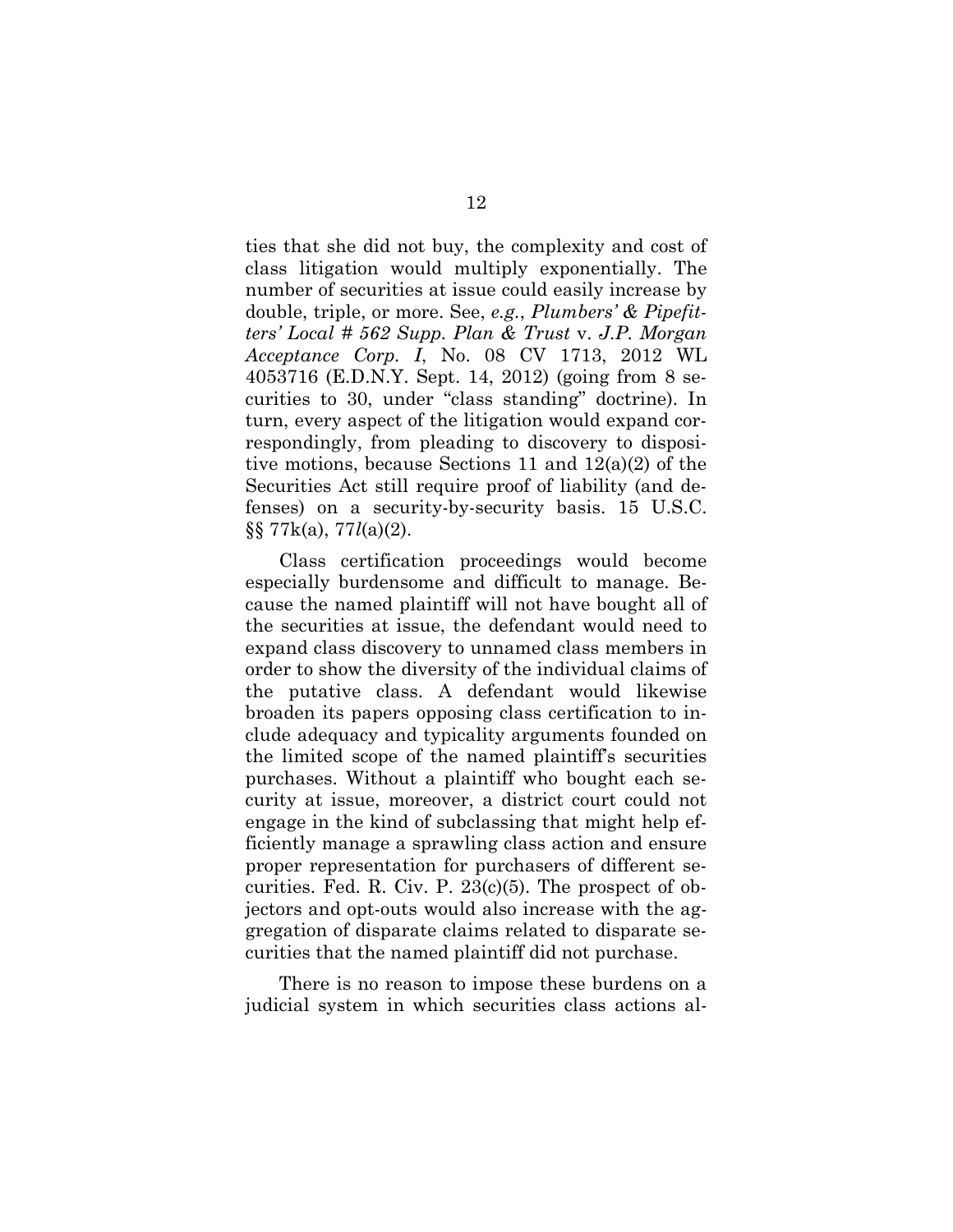ready represent "the 800-pound gorilla that dominates and overshadows other forms of class actions," consuming "significant judicial resources." John C. Coffee, Jr., *Reforming the Securities Class Action*, 106 COLUM. L. REV. 1534, 1539-1540 (2006). Nor should the Court approve the "urge to aggregate litigation" when the resulting class actions would be so monstrous that no court could adjudicate the case without losing the individual claims and defenses "in the shadow of a towering mass litigation." *Malcolm* v. *Nat'l Gypsum Co.*, 995 F.2d 346, 350 (2d Cir. 1993).

#### **B. The Second Circuit's Decision Encourages Abusive Class Actions.**

1. The Second Circuit's test for "class standing" encourages lawyers bringing a Securities Act suit to give up potentially meritorious claims in order to convince the district court that all of the alleged claims "raise a sufficiently similar set of concerns." Asserting every colorable claim related to each individual securities offering would undermine "class standing" by introducing differences in the "set of concerns" raised by the claims related to each offering. A plaintiff's lawyer therefore will allege only those claims that are common among the various offerings in order to maximize the scope of the class action, the potential contingent fee for the lawyer, and the settlement pressure on the defendant. While that sort of manipulation may be good for the plaintiff's lawyer, it sells out the class members, who will lose potentially valuable claims. See, *e.g.*, *Reppert* v. *Marvin Lumber & Cedar Co., Inc.*, 359 F.3d 53, 55-57 (1st Cir. 2004) (class settlement precluded class members' subsequent individual actions for additional damages). Avoiding that kind of failure "to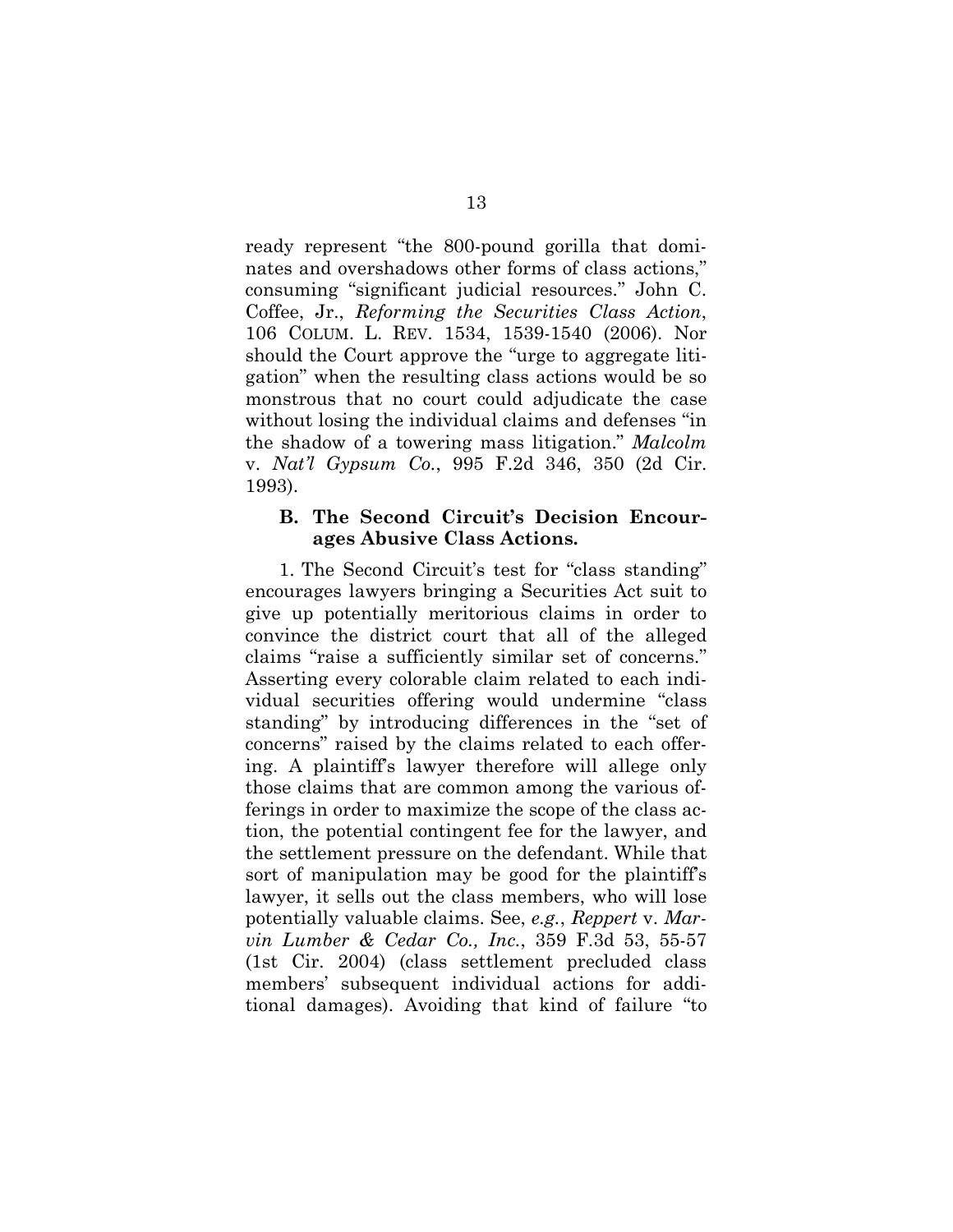present to a court a complete perspective upon the adverse consequences flowing from the specific set of facts undergirding [the plaintiff's] grievance" is a core function of the Article III standing requirements. *Schlesinger* v. *Reservists Comm. to Stop the War*, 418 U.S. 208, 221 (1974).

Allowing sweeping class actions untethered to the securities purchased by the named plaintiff also promises to worsen the already troubling tendency for securities class actions to be lawyer-driven. A named plaintiff has no stake in monitoring how its lawyers litigate claims regarding securities that the plaintiff did not purchase. In the Private Securities Litigation Reform Act, Congress enacted a series of measures "intended to empower investors so that they, not their lawyers, control securities litigation." S. Rep. No. 104-98, at 6 (1995); see 15 U.S.C. § 77z-1(a). The "class standing" doctrine does the opposite, empowering lawyers, rather than investors, to control securities litigation. As we have explained, those statutory policies should not be ignored in assessing standing. See *supra* pp. 5-7.

2. The expansive "class standing" that the Second Circuit's decision affords named plaintiffs will also exacerbate the problem of coercive settlements in securities class actions.

This Court has long recognized that securities litigation "presents a danger of vexatiousness different in degree and in kind from that which accompanies litigation in general." *Blue Chip Stamps*, 421 U.S. at 739. Because "[t]he very pendency" of such litigation can "frustrate or delay normal business activity of the defendant," "even a complaint which by objective standards may have very little chance of success at trial has a settlement value to the plaintiff out of any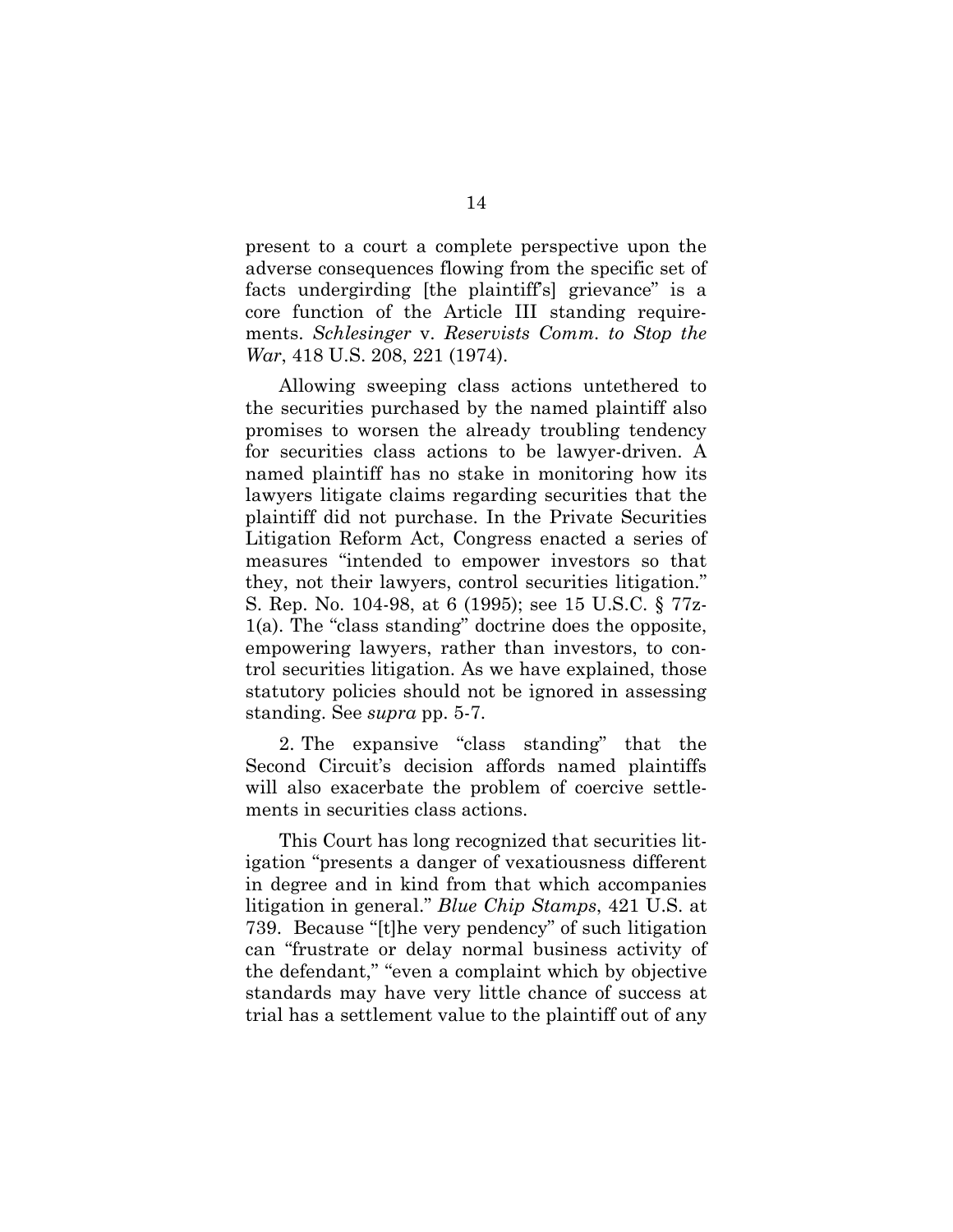proportion to its prospect of success" if the plaintiff can "prevent the suit from being resolved against him by dismissal or summary judgment." *Id.* at 740. The "threat of extensive discovery," which would be extremely costly and highly disruptive, adds an "in terrorem increment" to that settlement value. *Id.* at 741-742. And actions under Sections 11 and  $12(a)(2)$ , which "impose essentially strict liability," are particularly "'notable'" for the "'*interrorem* nature of the liability they create.'" Pet. App. 3a, 20a.

Class actions seeking significant damages likewise often lead to "blackmail settlements" "induced by a small probability of an immense judgment." *In re Rhone-Poulenc Rorer, Inc.*, 51 F.3d 1293, 1298 (7th Cir. 1995) (Posner, C.J.) (quoting HENRY J. FRIEND-LY, FEDERAL JURISDICTION: A GENERAL VIEW 120 (1973)). If they survive dismissal, the risks to a defendant of a jury trial are so enormous that even weak cases are usually settled. See THOMAS WILL-GING, ET AL., FED. JUDICIAL CTR., EMPIRICAL STUDY OF CLASS ACTIONS IN FOUR FEDERAL DISTRICT COURTS: FINAL REPORT TO THE ADVISORY COMMITTEE ON CIVIL RULES 179, 184 tbls. 39, 40, 46 (1996). However meritless the class action, defendants typically cannot "stake their companies on the outcome of a single jury trial." *Rhone-Poulenc Rorer*, 51 F.3d at 1299.

Combining the "in terrorem" effect of securities litigation with the "blackmail settlement" potential of class actions, securities class actions are particularly effective in forcing defendants to pay enormous settlements that are neither "voluntary," because the risks mean that trial is not "a practically available alternative," nor "accurate," because "the strength of the case on the merits has little or nothing to do with determining the amount of the settlement." Janet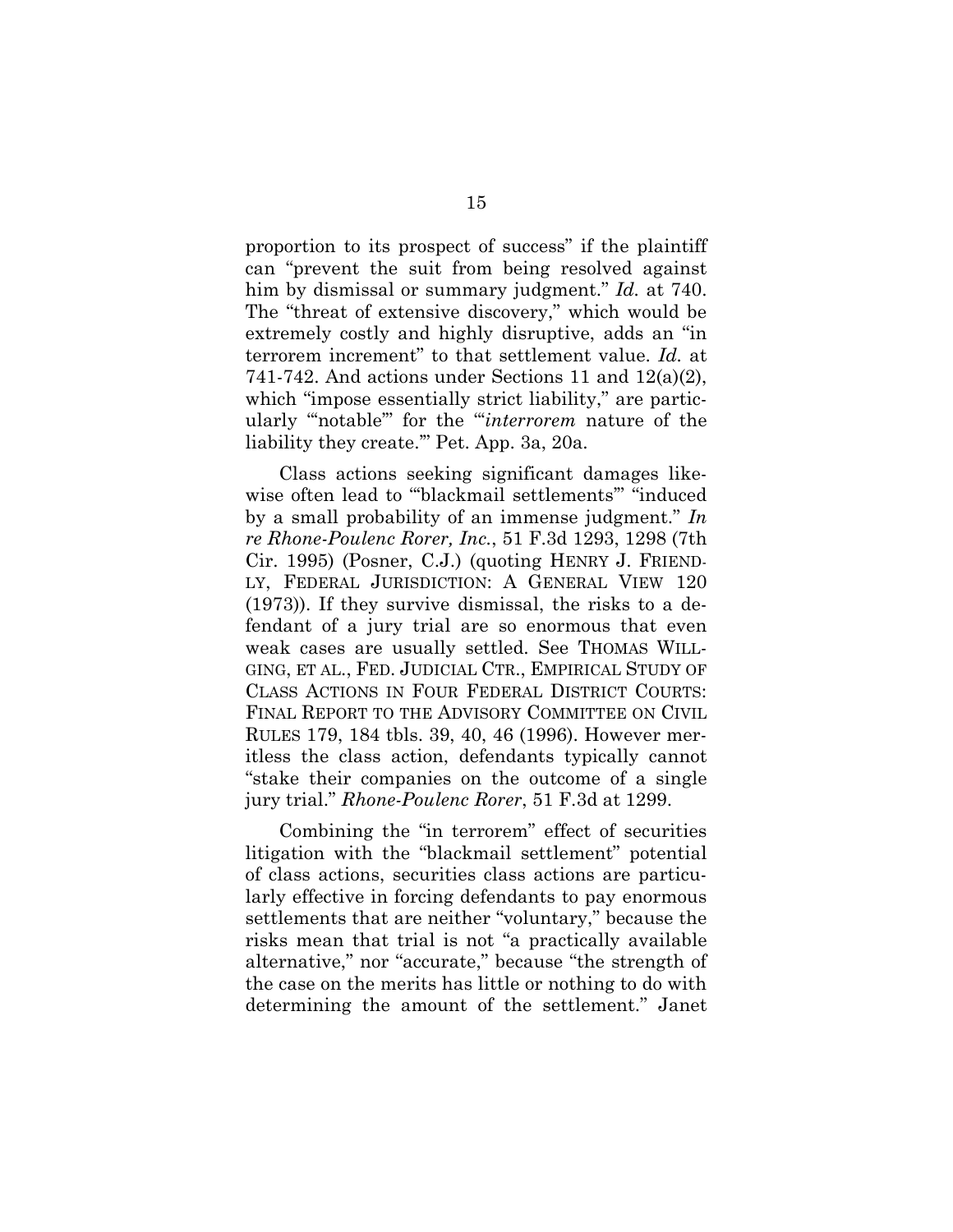Cooper Alexander, *Do the Merits Matter? A Study of Settlements in Securities Class Actions*, 43 STAN. L. REV. 497, 499 (1991). Studies confirm that virtually every securities class action that survives a motion to dismiss is settled. See CORNERSTONE RESEARCH, SE-CURITIES CLASS ACTION FILINGS: 2011 YEAR IN RE-VIEW 18 & App'x 1 (2012) (hereinafter "2011 FIL-INGS") (41% dismissed, 51% settled, 8% reached summary judgment). And those settlements typically represent only a small portion of the potential damages, reflecting the dubious merits of the claims. CORNERSTONE RESEARCH, SECURITIES CLASS ACTION SETTLEMENTS: 2011 REVIEW AND ANALYSIS 7-8 (2012) (settlements recovered less than 4% of potential damages measured under one method used by plaintiffs and less than 9% under another such method).

Making it possible for plaintiffs to bring securities class actions that encompass more securities, claim more damages, and require more discovery and motion practice will only encourage the kind of "extortionate settlements" that Congress and this Court have tried to constrain. *Dabit*, 547 U.S. at 80-82.

3. The abusive securities class actions invited by the Second Circuit's decision would have destructive consequences throughout the economy. "[U]ncertainty and excessive litigation" in securities actions "can have ripple effects." *Central Bank*, 511 U.S. at 189. The risk of open-ended liability deters competent individuals from serving as independent directors on corporate boards and makes D&O insurance harder to obtain. S. Rep. No. 104-98, at 21. That risk also drives up the cost and limits the availability of the services essential to capital markets that auditors, underwriters, and other professionals provide. *Id.* at 21-22. "[N]ewer and smaller companies," in particu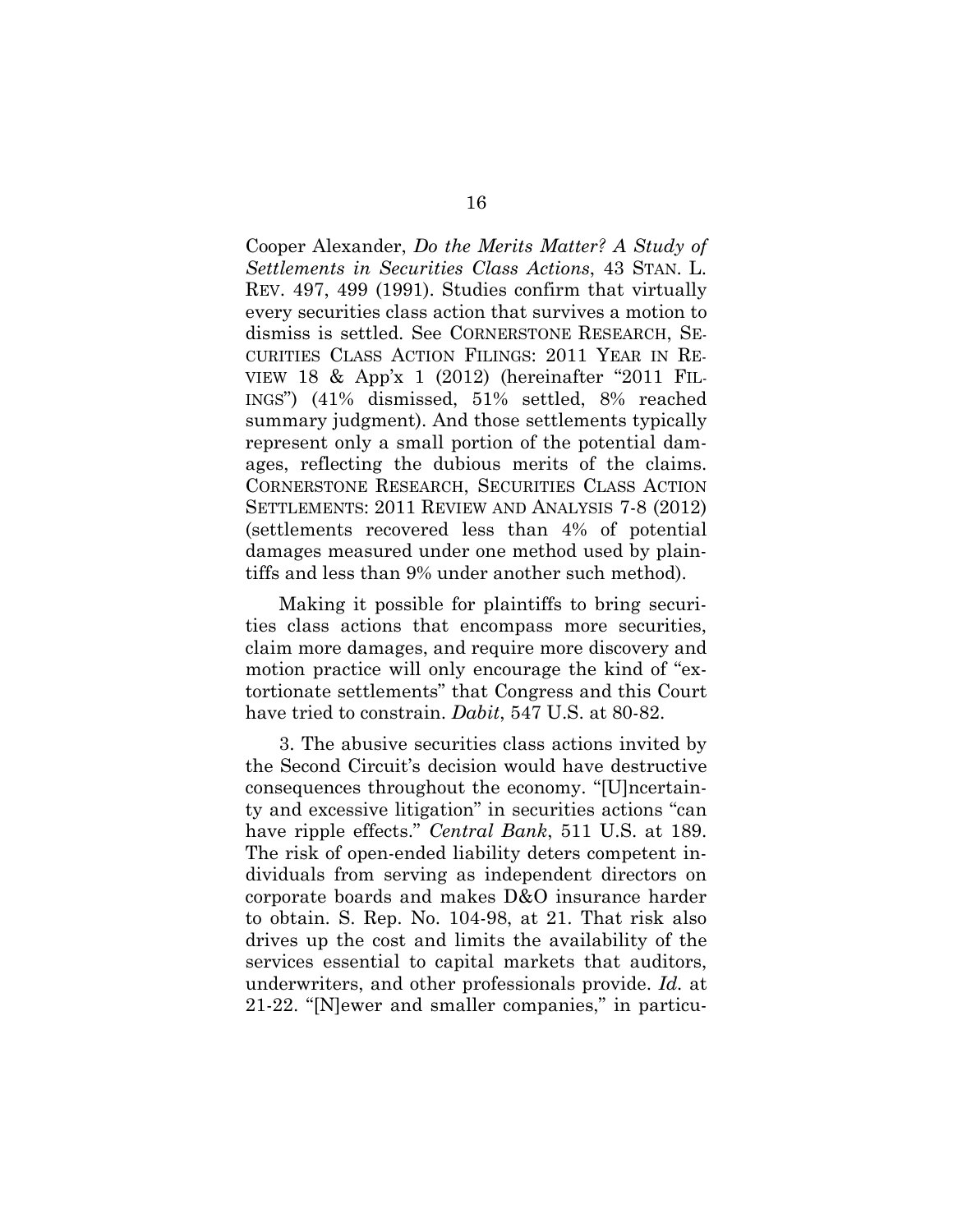lar, are often unable to obtain high-quality professional services, because their "business failure would generate securities litigation against the professional, among others." *Central Bank*, 511 U.S. at 189; H.R. Rep. No. 104-50, at 20 (1995).

#### **C. Class Certification Rulings Will Not Protect Against Abusive Class Actions.**

A district court's ability to deny class certification is not sufficient protection against the harmful consequences of the Second Circuit's "class standing" doctrine.

In the first place, the coercive power of securities class actions will force many defendants to settle before any class certification ruling. The discovery stay that applies to such actions dissolves after the denial of a motion to dismiss. 15 U.S.C.  $\S 77z-1(b)(1)$ . A defendant who wants to contest class certification thus not only will have to endure the considerable cost of preparing class certification papers (which increasingly requires expensive fact gathering and expert analysis), but also will have to submit to costly and disruptive merits discovery. And it can take well over a year to move from the dismissal ruling to a class certification ruling. See, *e.g.*, *In re IndyMac Mortg.- Backed Sec. Litig.*, 718 F. Supp. 2d 495 (S.D.N.Y. 2010) (dismissal); *In re IndyMac Mortg.-Backed Sec. Litig.*, No. 09 Civ. 4583, 2012 WL 3553083 (S.D.N.Y. Aug. 17, 2012) (class certification). Understandably, many defendants opt to settle before incurring those burdens. See, *e.g.*, *In re Lehman Bros. Sec. & ERISA Litig.*, No. 09 MD 2017, Dkt. 965 (S.D.N.Y. June 21, 2012).

Furthermore, many courts (incorrectly) place a pro-certification thumb on the scale in securities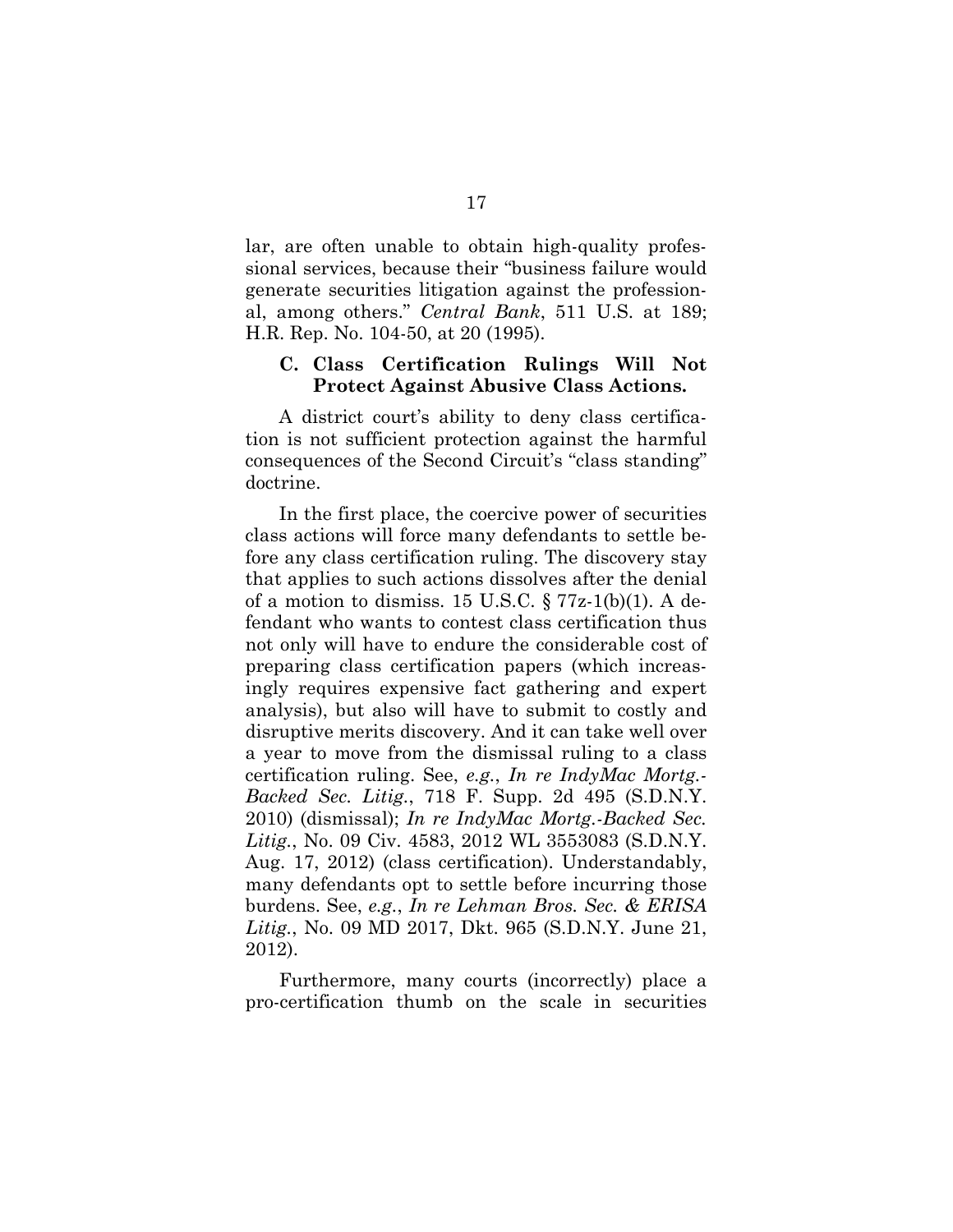class actions that makes the prospect of defeating class certification, based on disparities among the securities at issue, a daunting one. Indeed, quite a few courts explicitly organize their class certification analysis around the notion that "suits alleging violations of the securities laws, particularly those brought pursuant to Sections 11 and 12(a)(2), are especially amenable to class action resolution." *Pub. Emps.' Ret. Sys. of Miss.* v. *Merrill Lynch & Co., Inc.*, 277 F.R.D. 97, 101 (S.D.N.Y. 2011) ("*MissPERS I*"); accord *IndyMac*, 2012 WL 3553083, at \*2.

Not surprisingly, those courts do not rigorously apply the typicality, adequacy, and superiority requirements that might otherwise foreclose large classes inspired by the Second Circuit's decision. For instance, many courts will find the "not demanding" typicality requirement satisfied if "each class member's claim arises from the same course of events and each class member makes similar legal arguments." *MissPERS I*, 277 F.R.D. at 106-107; *Pub. Emps.' Ret. Sys. of Miss.* v. *Goldman Sachs Grp., Inc.*, 280 F.R.D. 130, 135 (S.D.N.Y. 2012) ("*MissPERS II*"). In judging a class representative's adequacy, those same courts ask merely whether the "plaintiffs' interests are antagonistic to the interest of other members of the class"; they view typicality as "strong evidence" of adequacy; and they give no weight to "potential" or non-"fundamental" conflicts. *MissPERS I*, 277 F.R.D. at 109; *MissPERS II*, 280 F.R.D. at 135; *N.J. Carpenters Health Fund* v. *DLJ Mortg. Capital, Inc.*, No. 08 Civ. 5653, 2011 WL 3874821, at \*3-\*4 (S.D.N.Y. Aug. 16, 2011). Likewise, many decisions hold that "securities cases easily satisfy the superiority requirement" (*In re NYSE Specialists Sec. Litig.*, 260 F.R.D. 55, 80 (S.D.N.Y. 2009)) and that a "failure to certify an action under Rule 23(b)(3) on the sole ground that it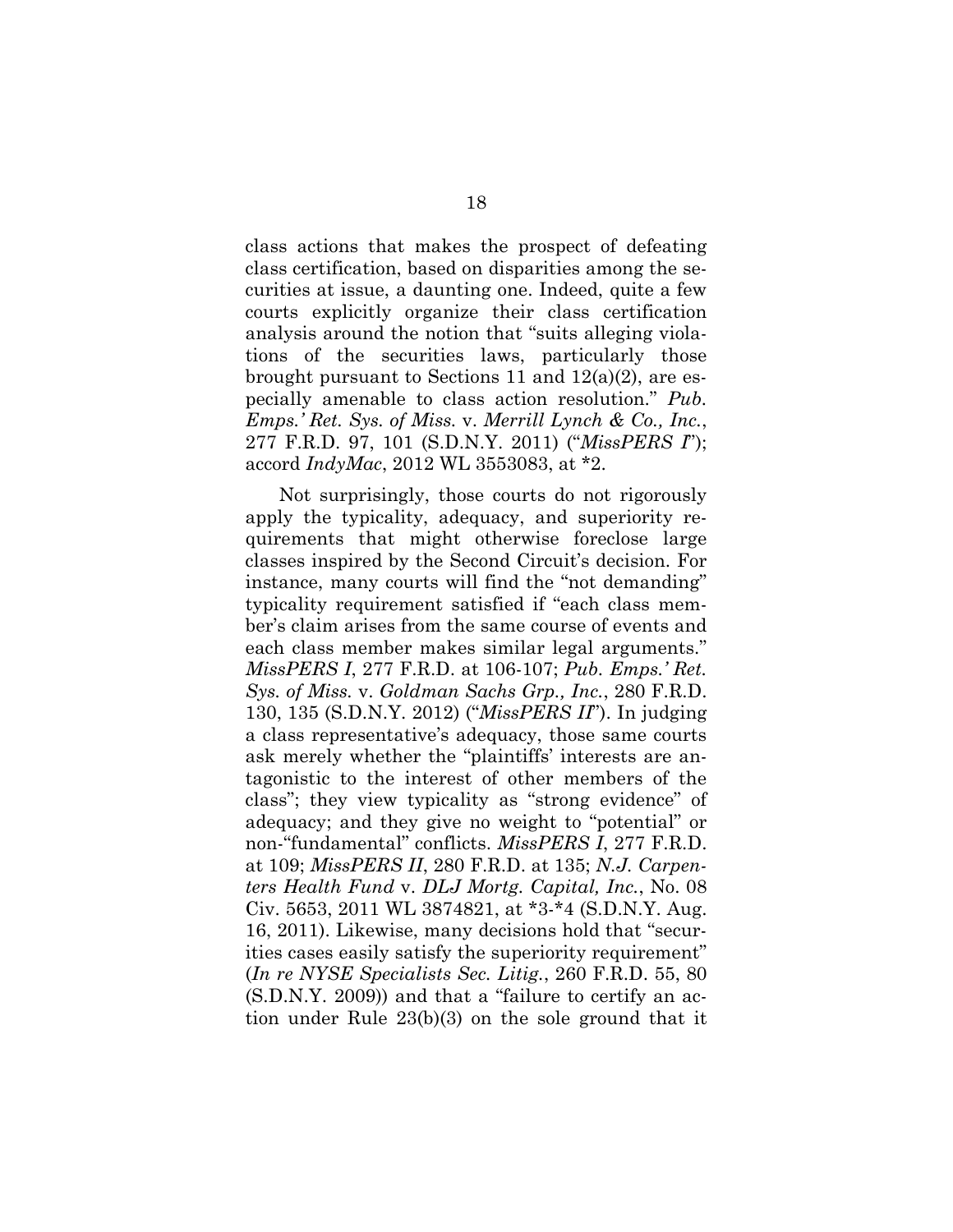would be unmanageable is disfavored and should be the exception rather than the rule" (*In re Currency Conversion Fee Antitrust Litig.*, 264 F.R.D. 100, 117 (S.D.N.Y. 2010)).

Courts following these pro-certification precedents are unlikely to perceive any obstacle to class certification if they have already determined that the claims of the named plaintiff and the absent class members "raise a sufficiently similar set of concerns." Indeed, those courts may well read this Court's instruction that "Rule 23's requirements must be interpreted in keeping with Article III constraints" (*Amchem Prods., Inc.* v. *Windsor*, 521 U.S. 591, 612-613 (1997)) to mean that disparities among offerings that do not defeat "class standing" also should not defeat class certification.

#### **III. The Second Circuit's Ruling Would Have Widespread Detrimental Effects On Class Action Practice.**

The Second Circuit's decision in this case especially warrants review by this Court because it promises to be an unusually influential decision, if allowed to stand.

1. The Second Circuit has long been known as "the 'Mother Court' of securities law." *Morrison* v. *Nat'l Austl. Bank Ltd.*, 130 S. Ct. 2869, 2889 (2010) (Stevens, J., concurring in judgment); accord *Blue Chip Stamps*, 421 U.S. at 762 (Blackmun, J., dissenting); *Zoelsch* v. *Arthur Andersen & Co.*, 824 F.2d 27, 32 (D.C. Cir. 1987); *Cont'l Grain (Austl.) Pty. Ltd.* v. *Pac. Oilseeds, Inc.*, 592 F.2d 409, 413 (8th Cir. 1979); *SEC* v. *Kasser*, 548 F.2d 109, 115 & n.29 (3d Cir. 1977). And fully a quarter of the nation's securities class actions are filed in the Second Circuit. 2011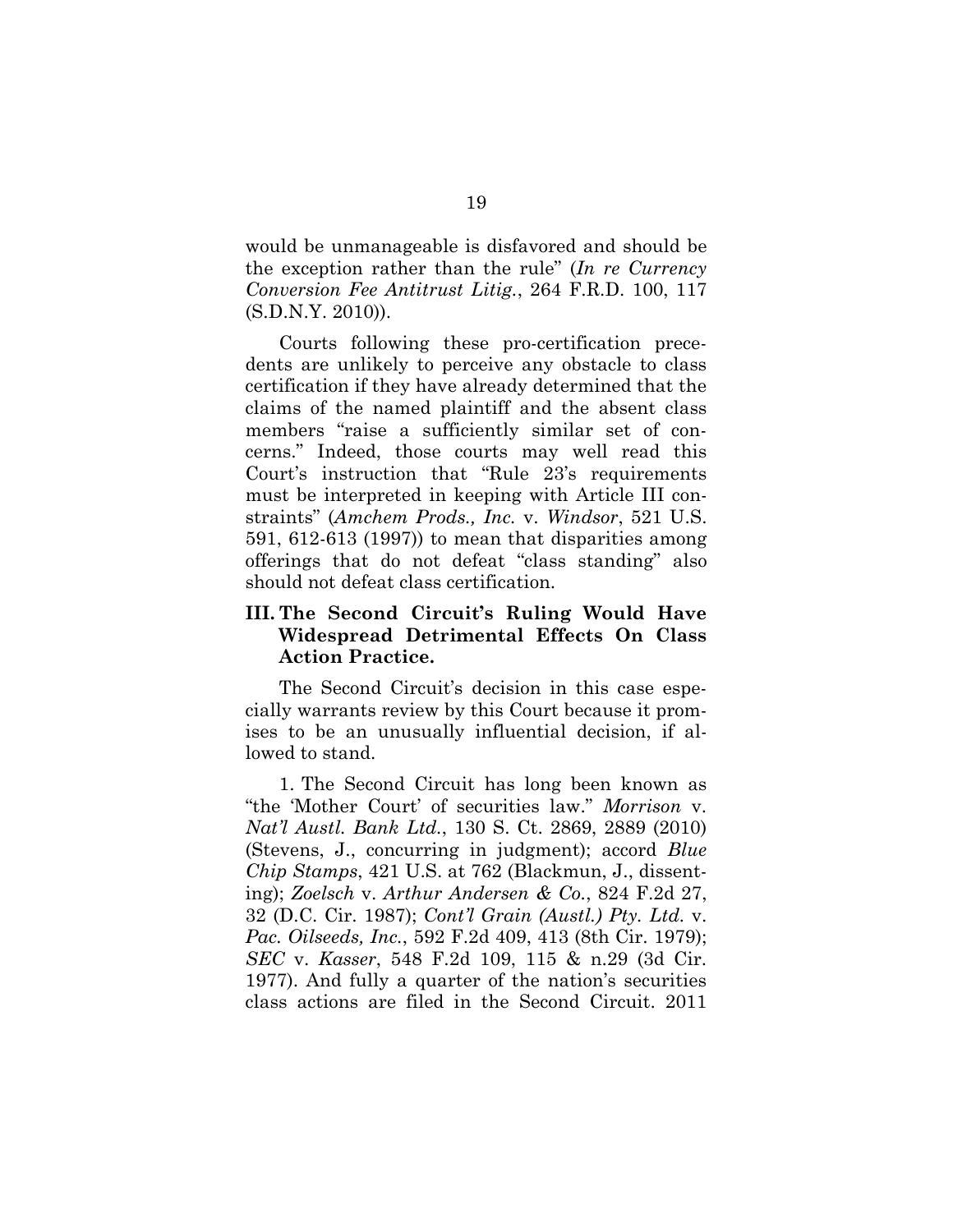FILINGS, *supra*, at 26. Whether as controlling precedent inside the Second Circuit or as persuasive authority outside it, the Second Circuit's decision here is likely to have an outsized impact on the scope of securities class actions.

Indeed, that decision already is having a direct effect on a host of pending cases. Many suits arising out of the 2008 financial crisis are putative class actions under Sections 11 or 12(a)(2) based on alleged misstatements that supposedly affected numerous securities, only some of which the named plaintiffs purchased. In virtually every case, the district court had dismissed claims related to the unpurchased securities.<sup>3</sup> After the Second Circuit's decision here, plaintiffs in many of those cases sought reconsideration to reinstate claims collectively seeking billions of dollars.<sup>4</sup> Such enormous stakes make review in this case all the more vital.

<sup>3</sup> See, *e.g.*, *Plumbers' & Pipefitters' Local # 562 Supp. Plan & Trust* v. *J.P. Morgan Acceptance Corp. I*, No. 08 CV 1713, 2012 WL 601448, at \*6 (E.D.N.Y. Feb. 23, 2012) (citing 11 cases); *Emps.' Ret. Sys. of Gov't of V.I.* v. *J.P. Morgan Chase & Co.*, 804 F. Supp. 2d 141, 150-151 (S.D.N.Y. 2011) (citing 5 cases).

<sup>4</sup> See, *e.g.*, *In re IndyMac Mortg.-Backed Sec. Litig.*, No. 09 CV 4583, Dkt. 375 (S.D.N.Y. Oct. 12, 2012); *In re Bear Stearns Mortg. Pass-Through Certificates Litig.*, No. 08 CV 8093, Dkt. 186 (S.D.N.Y. Oct. 5, 2012); *Fort Worth Emps.' Ret. Fund* v. *J.P. Morgan Chase & Co.*, No. 09 CV 3701, Dkt. 183 (S.D.N.Y. Oct. 1, 2012); *In re Lehman Bros. Sec. & ERISA Litig.*, No. 09 MD 2017, Dkt. 1010 (S.D.N.Y. Sept. 21, 2012); *In re Morgan Stanley Mortg. Pass-Through Certificates Litig.*, No. 09 CV 2137, Dkt. 163 (S.D.N.Y. Sept. 20, 2012); *Plumbers' & Pipefitters' Local # 562 Supp. Plan & Trust* v. *J.P. Morgan Acceptance Corp. I*, No. 08 CV 1713, 2012 WL 4053716 (E.D.N.Y. Sept. 14, 2012); *N.J. Carpenters Health Fund* v. *Home Equity Mortg. Trust 2006-5*, No. 08 CV 5653, Dkt. 139 (S.D.N.Y. Sept. 11, 2012).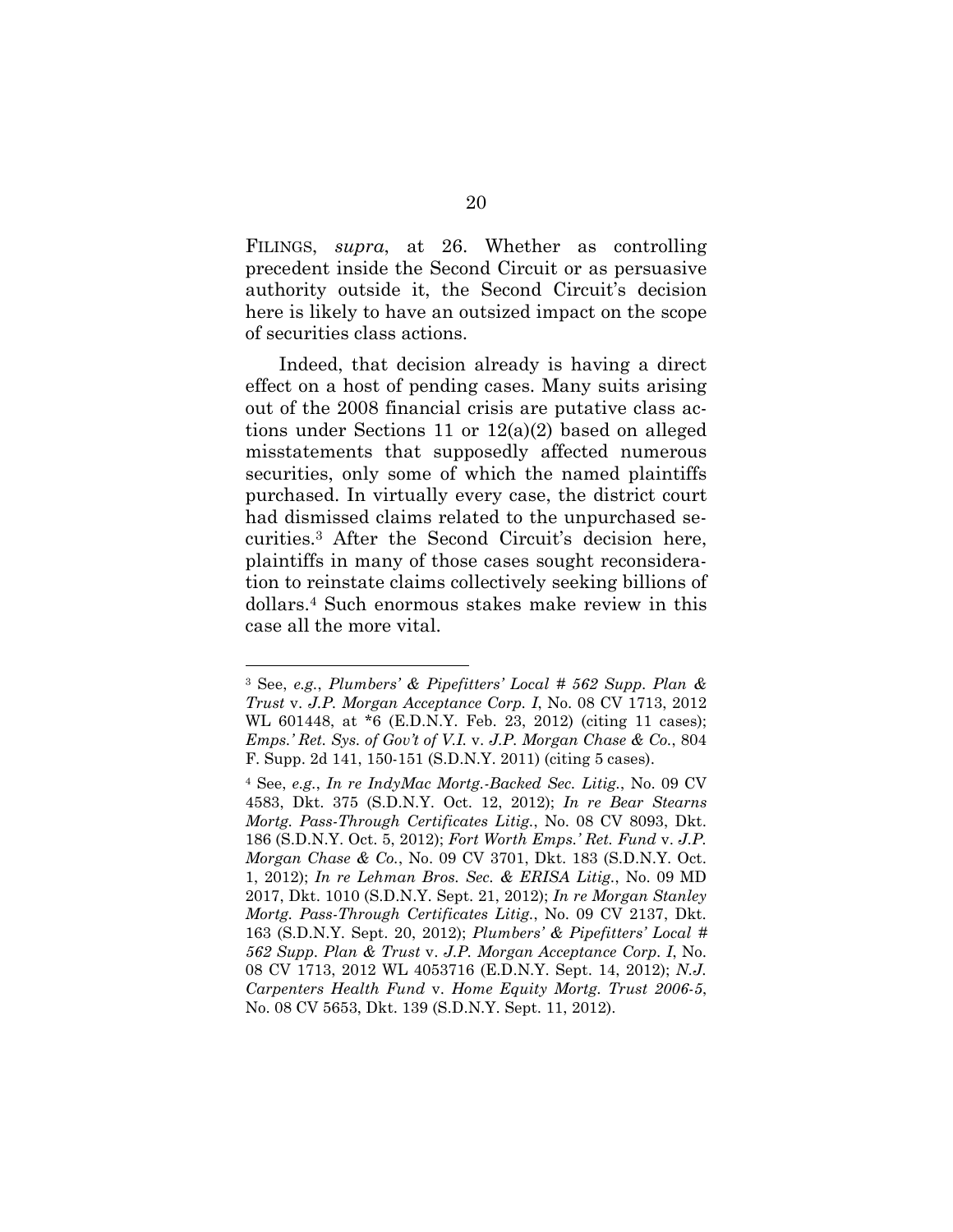2. The Second Circuit's decision threatens to encourage expanded class actions far beyond the securities context. Its lax "sufficiently similar set of concerns" test purports to be a "broad standard for class standing," rather than anything limited to securities cases. Pet. App. 31a. And it is easy to see how plaintiffs will use the "class standing" doctrine to bring sweeping class actions in numerous areas of the law.

Recently, courts have encountered many class actions claiming that food labels describing products as "natural" or "healthy" are misleading and violate various state or federal laws. Stephanie Strom, *Lawyers From Suits Against Big Tobacco Target Food Makers*, N.Y. TIMES, Aug. 18, 2012, at A1. Under the "class standing" doctrine, a single plaintiff who bought only a few such products could bring scores of other products into a single class action. That doctrine could likewise give new impetus to the longstanding (and largely rejected) effort to allow a plaintiff who suffered one kind of unlawful employment practice (like discrimination in hiring) to bring a class action encompassing other practices as well (like discrimination in promotion). See, *e.g.*, *Griffin* v. *Dugger*, 823 F.2d 1476, 1483-1484 (11th Cir. 1987).

In each of these areas—and countless others the refrain will be that all of the claims raise a "sufficiently similar set of concerns" to confer "class standing." And, as in securities cases, if the claims survive a dismissal motion, the sheer breadth of the claims will almost always coerce a settlement. The Second Circuit's ruling in this case should not be allowed to have such sweeping consequences without review by this Court.

3. Granting certiorari now is important because other opportunities to consider the Second Circuit's